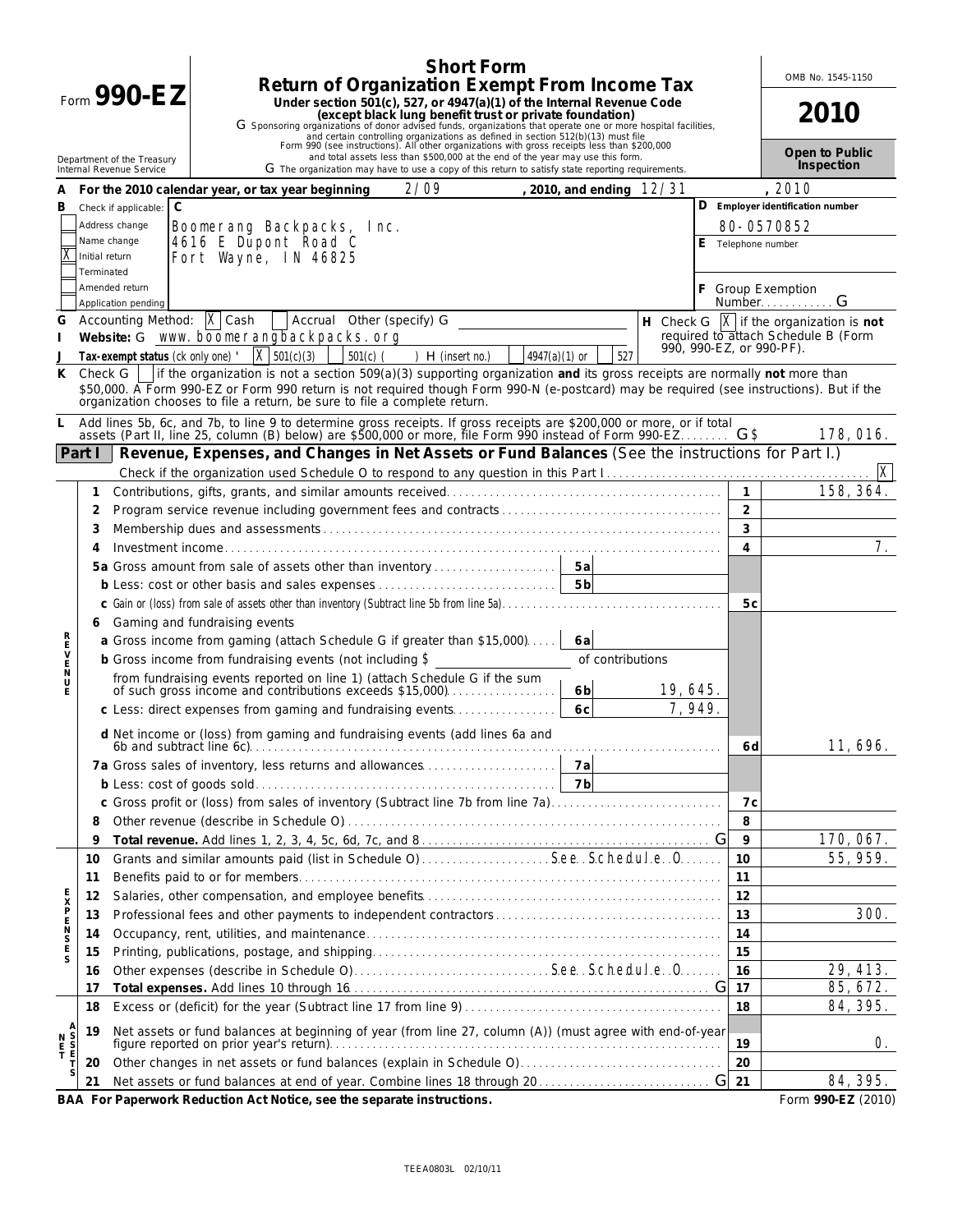|                                                                                                                                                                                                                                                                                                                                                                                                                                                                                                                                                                                                                                                                                                                                                                                                                                                                                                                                                                                                                                                                                                                                                                                                                                                                                                                                                                                                                                                                                                                                                                                                                                                                                                                                                                                                                                                                                                                                                                                                                                                                                                                                                                                                                                                                                                                                       |  |          |  | Page 2                    |
|---------------------------------------------------------------------------------------------------------------------------------------------------------------------------------------------------------------------------------------------------------------------------------------------------------------------------------------------------------------------------------------------------------------------------------------------------------------------------------------------------------------------------------------------------------------------------------------------------------------------------------------------------------------------------------------------------------------------------------------------------------------------------------------------------------------------------------------------------------------------------------------------------------------------------------------------------------------------------------------------------------------------------------------------------------------------------------------------------------------------------------------------------------------------------------------------------------------------------------------------------------------------------------------------------------------------------------------------------------------------------------------------------------------------------------------------------------------------------------------------------------------------------------------------------------------------------------------------------------------------------------------------------------------------------------------------------------------------------------------------------------------------------------------------------------------------------------------------------------------------------------------------------------------------------------------------------------------------------------------------------------------------------------------------------------------------------------------------------------------------------------------------------------------------------------------------------------------------------------------------------------------------------------------------------------------------------------------|--|----------|--|---------------------------|
| Part II                                                                                                                                                                                                                                                                                                                                                                                                                                                                                                                                                                                                                                                                                                                                                                                                                                                                                                                                                                                                                                                                                                                                                                                                                                                                                                                                                                                                                                                                                                                                                                                                                                                                                                                                                                                                                                                                                                                                                                                                                                                                                                                                                                                                                                                                                                                               |  |          |  |                           |
|                                                                                                                                                                                                                                                                                                                                                                                                                                                                                                                                                                                                                                                                                                                                                                                                                                                                                                                                                                                                                                                                                                                                                                                                                                                                                                                                                                                                                                                                                                                                                                                                                                                                                                                                                                                                                                                                                                                                                                                                                                                                                                                                                                                                                                                                                                                                       |  |          |  | (B) End of year           |
|                                                                                                                                                                                                                                                                                                                                                                                                                                                                                                                                                                                                                                                                                                                                                                                                                                                                                                                                                                                                                                                                                                                                                                                                                                                                                                                                                                                                                                                                                                                                                                                                                                                                                                                                                                                                                                                                                                                                                                                                                                                                                                                                                                                                                                                                                                                                       |  |          |  | 84, 395.                  |
|                                                                                                                                                                                                                                                                                                                                                                                                                                                                                                                                                                                                                                                                                                                                                                                                                                                                                                                                                                                                                                                                                                                                                                                                                                                                                                                                                                                                                                                                                                                                                                                                                                                                                                                                                                                                                                                                                                                                                                                                                                                                                                                                                                                                                                                                                                                                       |  |          |  |                           |
| Form 990-EZ (2010) Boonerang Backpacks, Inc.<br>80-0570852<br>Balance Sheets. (see the instructions for Part II.)<br>(A) Beginning of year<br>22<br>22<br>23<br>23<br>24<br>24<br>0.<br>25<br>25<br>O.<br>Total liabilities (describe in Schedule O)<br>26<br>$\overline{\phantom{a}}$ ),<br>26<br>Net assets or fund balances (line 27 of column (B) must agree with line 21)<br>O.<br>27<br>27<br>Statement of Program Service Accomplishments (see the instrs for Part III.)<br>Part III<br>Expenses<br>$\mathbf{x}$<br>Check if the organization used Schedule O to respond to any question in this Part III<br>(Required for section<br>$\dot{5}01(c)(3)$ and $501(c)(4)$<br>What is the organization's primary exempt purpose? See Schedule O<br>Describe what was achieved in carrying out the organization's exempt purposes. In a clear and concise manner, describe the services provided, the number of persons benefited, and other relevant information for each<br>4947(a)(1) trusts; optional<br>for others.)<br>program title.<br>Provide food to low incone elementary students on weekends<br>28<br>_______________________<br>(Grants $\$$<br>28 a<br>29<br>(Grants $\$$<br>29a<br>30<br>__________________________________<br>(Grants $\mathbf S$<br>30a<br>31<br>) If this amount includes foreign grants, check here  G<br>(Grants $\mathbf{\$}$<br>31 a<br>G <sub>32</sub><br>List of Officers, Directors, Trustees, and Key Employees. List each one even if not compensated. (see the instructions for Part IV.)<br>Part IV<br>(b) Title and average hours (c) Compensation (If<br>(d) Contributions to<br>not paid, enter -0-.) employee benefit plans and and other allowances<br>(a) Name and address<br>per week devoted<br>deferred compensation<br>to position<br><b>Mark Cockroft</b><br><b>President</b><br>O.<br>O.<br>3920 N 465 W<br>15.00<br>Angola, IN 46703<br><b>Julie Yarde</b><br>O.<br>O.<br><b>Secretary</b><br>1036 Indiana State Rd 8<br>Garrett. IN 46738-9703<br>Kyle Smith<br><b>Treasurer</b><br>O.<br>O.<br>12319 Humingbird Cove<br><b>10.00</b><br>Fort Wayne, IN 46845<br><b>Vice President</b><br><b>Kara Conrad</b><br>0.<br>O.<br><b>PO Box 572</b><br>Angola, IN 46703<br>Andrea Stieglitz<br>Di rector<br>O.<br>O.<br>1316 E Seventh St<br>5.00<br><b>Auburn, IN 46706</b> |  |          |  |                           |
|                                                                                                                                                                                                                                                                                                                                                                                                                                                                                                                                                                                                                                                                                                                                                                                                                                                                                                                                                                                                                                                                                                                                                                                                                                                                                                                                                                                                                                                                                                                                                                                                                                                                                                                                                                                                                                                                                                                                                                                                                                                                                                                                                                                                                                                                                                                                       |  | 84, 395. |  |                           |
|                                                                                                                                                                                                                                                                                                                                                                                                                                                                                                                                                                                                                                                                                                                                                                                                                                                                                                                                                                                                                                                                                                                                                                                                                                                                                                                                                                                                                                                                                                                                                                                                                                                                                                                                                                                                                                                                                                                                                                                                                                                                                                                                                                                                                                                                                                                                       |  |          |  |                           |
|                                                                                                                                                                                                                                                                                                                                                                                                                                                                                                                                                                                                                                                                                                                                                                                                                                                                                                                                                                                                                                                                                                                                                                                                                                                                                                                                                                                                                                                                                                                                                                                                                                                                                                                                                                                                                                                                                                                                                                                                                                                                                                                                                                                                                                                                                                                                       |  |          |  | 84, 395.                  |
|                                                                                                                                                                                                                                                                                                                                                                                                                                                                                                                                                                                                                                                                                                                                                                                                                                                                                                                                                                                                                                                                                                                                                                                                                                                                                                                                                                                                                                                                                                                                                                                                                                                                                                                                                                                                                                                                                                                                                                                                                                                                                                                                                                                                                                                                                                                                       |  |          |  |                           |
|                                                                                                                                                                                                                                                                                                                                                                                                                                                                                                                                                                                                                                                                                                                                                                                                                                                                                                                                                                                                                                                                                                                                                                                                                                                                                                                                                                                                                                                                                                                                                                                                                                                                                                                                                                                                                                                                                                                                                                                                                                                                                                                                                                                                                                                                                                                                       |  |          |  |                           |
|                                                                                                                                                                                                                                                                                                                                                                                                                                                                                                                                                                                                                                                                                                                                                                                                                                                                                                                                                                                                                                                                                                                                                                                                                                                                                                                                                                                                                                                                                                                                                                                                                                                                                                                                                                                                                                                                                                                                                                                                                                                                                                                                                                                                                                                                                                                                       |  |          |  |                           |
|                                                                                                                                                                                                                                                                                                                                                                                                                                                                                                                                                                                                                                                                                                                                                                                                                                                                                                                                                                                                                                                                                                                                                                                                                                                                                                                                                                                                                                                                                                                                                                                                                                                                                                                                                                                                                                                                                                                                                                                                                                                                                                                                                                                                                                                                                                                                       |  |          |  | organizations and section |
|                                                                                                                                                                                                                                                                                                                                                                                                                                                                                                                                                                                                                                                                                                                                                                                                                                                                                                                                                                                                                                                                                                                                                                                                                                                                                                                                                                                                                                                                                                                                                                                                                                                                                                                                                                                                                                                                                                                                                                                                                                                                                                                                                                                                                                                                                                                                       |  |          |  |                           |
|                                                                                                                                                                                                                                                                                                                                                                                                                                                                                                                                                                                                                                                                                                                                                                                                                                                                                                                                                                                                                                                                                                                                                                                                                                                                                                                                                                                                                                                                                                                                                                                                                                                                                                                                                                                                                                                                                                                                                                                                                                                                                                                                                                                                                                                                                                                                       |  |          |  |                           |
|                                                                                                                                                                                                                                                                                                                                                                                                                                                                                                                                                                                                                                                                                                                                                                                                                                                                                                                                                                                                                                                                                                                                                                                                                                                                                                                                                                                                                                                                                                                                                                                                                                                                                                                                                                                                                                                                                                                                                                                                                                                                                                                                                                                                                                                                                                                                       |  |          |  |                           |
|                                                                                                                                                                                                                                                                                                                                                                                                                                                                                                                                                                                                                                                                                                                                                                                                                                                                                                                                                                                                                                                                                                                                                                                                                                                                                                                                                                                                                                                                                                                                                                                                                                                                                                                                                                                                                                                                                                                                                                                                                                                                                                                                                                                                                                                                                                                                       |  |          |  |                           |
|                                                                                                                                                                                                                                                                                                                                                                                                                                                                                                                                                                                                                                                                                                                                                                                                                                                                                                                                                                                                                                                                                                                                                                                                                                                                                                                                                                                                                                                                                                                                                                                                                                                                                                                                                                                                                                                                                                                                                                                                                                                                                                                                                                                                                                                                                                                                       |  |          |  |                           |
|                                                                                                                                                                                                                                                                                                                                                                                                                                                                                                                                                                                                                                                                                                                                                                                                                                                                                                                                                                                                                                                                                                                                                                                                                                                                                                                                                                                                                                                                                                                                                                                                                                                                                                                                                                                                                                                                                                                                                                                                                                                                                                                                                                                                                                                                                                                                       |  |          |  | 55, 959.                  |
|                                                                                                                                                                                                                                                                                                                                                                                                                                                                                                                                                                                                                                                                                                                                                                                                                                                                                                                                                                                                                                                                                                                                                                                                                                                                                                                                                                                                                                                                                                                                                                                                                                                                                                                                                                                                                                                                                                                                                                                                                                                                                                                                                                                                                                                                                                                                       |  |          |  |                           |
|                                                                                                                                                                                                                                                                                                                                                                                                                                                                                                                                                                                                                                                                                                                                                                                                                                                                                                                                                                                                                                                                                                                                                                                                                                                                                                                                                                                                                                                                                                                                                                                                                                                                                                                                                                                                                                                                                                                                                                                                                                                                                                                                                                                                                                                                                                                                       |  |          |  |                           |
|                                                                                                                                                                                                                                                                                                                                                                                                                                                                                                                                                                                                                                                                                                                                                                                                                                                                                                                                                                                                                                                                                                                                                                                                                                                                                                                                                                                                                                                                                                                                                                                                                                                                                                                                                                                                                                                                                                                                                                                                                                                                                                                                                                                                                                                                                                                                       |  |          |  |                           |
|                                                                                                                                                                                                                                                                                                                                                                                                                                                                                                                                                                                                                                                                                                                                                                                                                                                                                                                                                                                                                                                                                                                                                                                                                                                                                                                                                                                                                                                                                                                                                                                                                                                                                                                                                                                                                                                                                                                                                                                                                                                                                                                                                                                                                                                                                                                                       |  |          |  |                           |
|                                                                                                                                                                                                                                                                                                                                                                                                                                                                                                                                                                                                                                                                                                                                                                                                                                                                                                                                                                                                                                                                                                                                                                                                                                                                                                                                                                                                                                                                                                                                                                                                                                                                                                                                                                                                                                                                                                                                                                                                                                                                                                                                                                                                                                                                                                                                       |  |          |  |                           |
|                                                                                                                                                                                                                                                                                                                                                                                                                                                                                                                                                                                                                                                                                                                                                                                                                                                                                                                                                                                                                                                                                                                                                                                                                                                                                                                                                                                                                                                                                                                                                                                                                                                                                                                                                                                                                                                                                                                                                                                                                                                                                                                                                                                                                                                                                                                                       |  |          |  |                           |
|                                                                                                                                                                                                                                                                                                                                                                                                                                                                                                                                                                                                                                                                                                                                                                                                                                                                                                                                                                                                                                                                                                                                                                                                                                                                                                                                                                                                                                                                                                                                                                                                                                                                                                                                                                                                                                                                                                                                                                                                                                                                                                                                                                                                                                                                                                                                       |  |          |  |                           |
|                                                                                                                                                                                                                                                                                                                                                                                                                                                                                                                                                                                                                                                                                                                                                                                                                                                                                                                                                                                                                                                                                                                                                                                                                                                                                                                                                                                                                                                                                                                                                                                                                                                                                                                                                                                                                                                                                                                                                                                                                                                                                                                                                                                                                                                                                                                                       |  |          |  |                           |
|                                                                                                                                                                                                                                                                                                                                                                                                                                                                                                                                                                                                                                                                                                                                                                                                                                                                                                                                                                                                                                                                                                                                                                                                                                                                                                                                                                                                                                                                                                                                                                                                                                                                                                                                                                                                                                                                                                                                                                                                                                                                                                                                                                                                                                                                                                                                       |  |          |  |                           |
|                                                                                                                                                                                                                                                                                                                                                                                                                                                                                                                                                                                                                                                                                                                                                                                                                                                                                                                                                                                                                                                                                                                                                                                                                                                                                                                                                                                                                                                                                                                                                                                                                                                                                                                                                                                                                                                                                                                                                                                                                                                                                                                                                                                                                                                                                                                                       |  |          |  |                           |
|                                                                                                                                                                                                                                                                                                                                                                                                                                                                                                                                                                                                                                                                                                                                                                                                                                                                                                                                                                                                                                                                                                                                                                                                                                                                                                                                                                                                                                                                                                                                                                                                                                                                                                                                                                                                                                                                                                                                                                                                                                                                                                                                                                                                                                                                                                                                       |  |          |  |                           |
|                                                                                                                                                                                                                                                                                                                                                                                                                                                                                                                                                                                                                                                                                                                                                                                                                                                                                                                                                                                                                                                                                                                                                                                                                                                                                                                                                                                                                                                                                                                                                                                                                                                                                                                                                                                                                                                                                                                                                                                                                                                                                                                                                                                                                                                                                                                                       |  |          |  | 55.959.                   |
|                                                                                                                                                                                                                                                                                                                                                                                                                                                                                                                                                                                                                                                                                                                                                                                                                                                                                                                                                                                                                                                                                                                                                                                                                                                                                                                                                                                                                                                                                                                                                                                                                                                                                                                                                                                                                                                                                                                                                                                                                                                                                                                                                                                                                                                                                                                                       |  |          |  |                           |
|                                                                                                                                                                                                                                                                                                                                                                                                                                                                                                                                                                                                                                                                                                                                                                                                                                                                                                                                                                                                                                                                                                                                                                                                                                                                                                                                                                                                                                                                                                                                                                                                                                                                                                                                                                                                                                                                                                                                                                                                                                                                                                                                                                                                                                                                                                                                       |  |          |  |                           |
|                                                                                                                                                                                                                                                                                                                                                                                                                                                                                                                                                                                                                                                                                                                                                                                                                                                                                                                                                                                                                                                                                                                                                                                                                                                                                                                                                                                                                                                                                                                                                                                                                                                                                                                                                                                                                                                                                                                                                                                                                                                                                                                                                                                                                                                                                                                                       |  |          |  | (e) Expense account       |
|                                                                                                                                                                                                                                                                                                                                                                                                                                                                                                                                                                                                                                                                                                                                                                                                                                                                                                                                                                                                                                                                                                                                                                                                                                                                                                                                                                                                                                                                                                                                                                                                                                                                                                                                                                                                                                                                                                                                                                                                                                                                                                                                                                                                                                                                                                                                       |  |          |  |                           |
|                                                                                                                                                                                                                                                                                                                                                                                                                                                                                                                                                                                                                                                                                                                                                                                                                                                                                                                                                                                                                                                                                                                                                                                                                                                                                                                                                                                                                                                                                                                                                                                                                                                                                                                                                                                                                                                                                                                                                                                                                                                                                                                                                                                                                                                                                                                                       |  |          |  |                           |
|                                                                                                                                                                                                                                                                                                                                                                                                                                                                                                                                                                                                                                                                                                                                                                                                                                                                                                                                                                                                                                                                                                                                                                                                                                                                                                                                                                                                                                                                                                                                                                                                                                                                                                                                                                                                                                                                                                                                                                                                                                                                                                                                                                                                                                                                                                                                       |  |          |  | O.                        |
|                                                                                                                                                                                                                                                                                                                                                                                                                                                                                                                                                                                                                                                                                                                                                                                                                                                                                                                                                                                                                                                                                                                                                                                                                                                                                                                                                                                                                                                                                                                                                                                                                                                                                                                                                                                                                                                                                                                                                                                                                                                                                                                                                                                                                                                                                                                                       |  |          |  |                           |
|                                                                                                                                                                                                                                                                                                                                                                                                                                                                                                                                                                                                                                                                                                                                                                                                                                                                                                                                                                                                                                                                                                                                                                                                                                                                                                                                                                                                                                                                                                                                                                                                                                                                                                                                                                                                                                                                                                                                                                                                                                                                                                                                                                                                                                                                                                                                       |  |          |  |                           |
|                                                                                                                                                                                                                                                                                                                                                                                                                                                                                                                                                                                                                                                                                                                                                                                                                                                                                                                                                                                                                                                                                                                                                                                                                                                                                                                                                                                                                                                                                                                                                                                                                                                                                                                                                                                                                                                                                                                                                                                                                                                                                                                                                                                                                                                                                                                                       |  |          |  | 0.                        |
|                                                                                                                                                                                                                                                                                                                                                                                                                                                                                                                                                                                                                                                                                                                                                                                                                                                                                                                                                                                                                                                                                                                                                                                                                                                                                                                                                                                                                                                                                                                                                                                                                                                                                                                                                                                                                                                                                                                                                                                                                                                                                                                                                                                                                                                                                                                                       |  |          |  |                           |
|                                                                                                                                                                                                                                                                                                                                                                                                                                                                                                                                                                                                                                                                                                                                                                                                                                                                                                                                                                                                                                                                                                                                                                                                                                                                                                                                                                                                                                                                                                                                                                                                                                                                                                                                                                                                                                                                                                                                                                                                                                                                                                                                                                                                                                                                                                                                       |  |          |  |                           |
|                                                                                                                                                                                                                                                                                                                                                                                                                                                                                                                                                                                                                                                                                                                                                                                                                                                                                                                                                                                                                                                                                                                                                                                                                                                                                                                                                                                                                                                                                                                                                                                                                                                                                                                                                                                                                                                                                                                                                                                                                                                                                                                                                                                                                                                                                                                                       |  |          |  | 0.                        |
|                                                                                                                                                                                                                                                                                                                                                                                                                                                                                                                                                                                                                                                                                                                                                                                                                                                                                                                                                                                                                                                                                                                                                                                                                                                                                                                                                                                                                                                                                                                                                                                                                                                                                                                                                                                                                                                                                                                                                                                                                                                                                                                                                                                                                                                                                                                                       |  |          |  |                           |
|                                                                                                                                                                                                                                                                                                                                                                                                                                                                                                                                                                                                                                                                                                                                                                                                                                                                                                                                                                                                                                                                                                                                                                                                                                                                                                                                                                                                                                                                                                                                                                                                                                                                                                                                                                                                                                                                                                                                                                                                                                                                                                                                                                                                                                                                                                                                       |  |          |  |                           |
|                                                                                                                                                                                                                                                                                                                                                                                                                                                                                                                                                                                                                                                                                                                                                                                                                                                                                                                                                                                                                                                                                                                                                                                                                                                                                                                                                                                                                                                                                                                                                                                                                                                                                                                                                                                                                                                                                                                                                                                                                                                                                                                                                                                                                                                                                                                                       |  |          |  |                           |
|                                                                                                                                                                                                                                                                                                                                                                                                                                                                                                                                                                                                                                                                                                                                                                                                                                                                                                                                                                                                                                                                                                                                                                                                                                                                                                                                                                                                                                                                                                                                                                                                                                                                                                                                                                                                                                                                                                                                                                                                                                                                                                                                                                                                                                                                                                                                       |  |          |  | 0.                        |
|                                                                                                                                                                                                                                                                                                                                                                                                                                                                                                                                                                                                                                                                                                                                                                                                                                                                                                                                                                                                                                                                                                                                                                                                                                                                                                                                                                                                                                                                                                                                                                                                                                                                                                                                                                                                                                                                                                                                                                                                                                                                                                                                                                                                                                                                                                                                       |  |          |  |                           |
|                                                                                                                                                                                                                                                                                                                                                                                                                                                                                                                                                                                                                                                                                                                                                                                                                                                                                                                                                                                                                                                                                                                                                                                                                                                                                                                                                                                                                                                                                                                                                                                                                                                                                                                                                                                                                                                                                                                                                                                                                                                                                                                                                                                                                                                                                                                                       |  |          |  |                           |
|                                                                                                                                                                                                                                                                                                                                                                                                                                                                                                                                                                                                                                                                                                                                                                                                                                                                                                                                                                                                                                                                                                                                                                                                                                                                                                                                                                                                                                                                                                                                                                                                                                                                                                                                                                                                                                                                                                                                                                                                                                                                                                                                                                                                                                                                                                                                       |  |          |  | 0.                        |
|                                                                                                                                                                                                                                                                                                                                                                                                                                                                                                                                                                                                                                                                                                                                                                                                                                                                                                                                                                                                                                                                                                                                                                                                                                                                                                                                                                                                                                                                                                                                                                                                                                                                                                                                                                                                                                                                                                                                                                                                                                                                                                                                                                                                                                                                                                                                       |  |          |  |                           |
|                                                                                                                                                                                                                                                                                                                                                                                                                                                                                                                                                                                                                                                                                                                                                                                                                                                                                                                                                                                                                                                                                                                                                                                                                                                                                                                                                                                                                                                                                                                                                                                                                                                                                                                                                                                                                                                                                                                                                                                                                                                                                                                                                                                                                                                                                                                                       |  |          |  |                           |
|                                                                                                                                                                                                                                                                                                                                                                                                                                                                                                                                                                                                                                                                                                                                                                                                                                                                                                                                                                                                                                                                                                                                                                                                                                                                                                                                                                                                                                                                                                                                                                                                                                                                                                                                                                                                                                                                                                                                                                                                                                                                                                                                                                                                                                                                                                                                       |  |          |  |                           |
|                                                                                                                                                                                                                                                                                                                                                                                                                                                                                                                                                                                                                                                                                                                                                                                                                                                                                                                                                                                                                                                                                                                                                                                                                                                                                                                                                                                                                                                                                                                                                                                                                                                                                                                                                                                                                                                                                                                                                                                                                                                                                                                                                                                                                                                                                                                                       |  |          |  |                           |
|                                                                                                                                                                                                                                                                                                                                                                                                                                                                                                                                                                                                                                                                                                                                                                                                                                                                                                                                                                                                                                                                                                                                                                                                                                                                                                                                                                                                                                                                                                                                                                                                                                                                                                                                                                                                                                                                                                                                                                                                                                                                                                                                                                                                                                                                                                                                       |  |          |  |                           |
|                                                                                                                                                                                                                                                                                                                                                                                                                                                                                                                                                                                                                                                                                                                                                                                                                                                                                                                                                                                                                                                                                                                                                                                                                                                                                                                                                                                                                                                                                                                                                                                                                                                                                                                                                                                                                                                                                                                                                                                                                                                                                                                                                                                                                                                                                                                                       |  |          |  |                           |
|                                                                                                                                                                                                                                                                                                                                                                                                                                                                                                                                                                                                                                                                                                                                                                                                                                                                                                                                                                                                                                                                                                                                                                                                                                                                                                                                                                                                                                                                                                                                                                                                                                                                                                                                                                                                                                                                                                                                                                                                                                                                                                                                                                                                                                                                                                                                       |  |          |  |                           |
|                                                                                                                                                                                                                                                                                                                                                                                                                                                                                                                                                                                                                                                                                                                                                                                                                                                                                                                                                                                                                                                                                                                                                                                                                                                                                                                                                                                                                                                                                                                                                                                                                                                                                                                                                                                                                                                                                                                                                                                                                                                                                                                                                                                                                                                                                                                                       |  |          |  |                           |
|                                                                                                                                                                                                                                                                                                                                                                                                                                                                                                                                                                                                                                                                                                                                                                                                                                                                                                                                                                                                                                                                                                                                                                                                                                                                                                                                                                                                                                                                                                                                                                                                                                                                                                                                                                                                                                                                                                                                                                                                                                                                                                                                                                                                                                                                                                                                       |  |          |  |                           |
|                                                                                                                                                                                                                                                                                                                                                                                                                                                                                                                                                                                                                                                                                                                                                                                                                                                                                                                                                                                                                                                                                                                                                                                                                                                                                                                                                                                                                                                                                                                                                                                                                                                                                                                                                                                                                                                                                                                                                                                                                                                                                                                                                                                                                                                                                                                                       |  |          |  |                           |
|                                                                                                                                                                                                                                                                                                                                                                                                                                                                                                                                                                                                                                                                                                                                                                                                                                                                                                                                                                                                                                                                                                                                                                                                                                                                                                                                                                                                                                                                                                                                                                                                                                                                                                                                                                                                                                                                                                                                                                                                                                                                                                                                                                                                                                                                                                                                       |  |          |  |                           |
|                                                                                                                                                                                                                                                                                                                                                                                                                                                                                                                                                                                                                                                                                                                                                                                                                                                                                                                                                                                                                                                                                                                                                                                                                                                                                                                                                                                                                                                                                                                                                                                                                                                                                                                                                                                                                                                                                                                                                                                                                                                                                                                                                                                                                                                                                                                                       |  |          |  |                           |
|                                                                                                                                                                                                                                                                                                                                                                                                                                                                                                                                                                                                                                                                                                                                                                                                                                                                                                                                                                                                                                                                                                                                                                                                                                                                                                                                                                                                                                                                                                                                                                                                                                                                                                                                                                                                                                                                                                                                                                                                                                                                                                                                                                                                                                                                                                                                       |  |          |  |                           |
|                                                                                                                                                                                                                                                                                                                                                                                                                                                                                                                                                                                                                                                                                                                                                                                                                                                                                                                                                                                                                                                                                                                                                                                                                                                                                                                                                                                                                                                                                                                                                                                                                                                                                                                                                                                                                                                                                                                                                                                                                                                                                                                                                                                                                                                                                                                                       |  |          |  |                           |
|                                                                                                                                                                                                                                                                                                                                                                                                                                                                                                                                                                                                                                                                                                                                                                                                                                                                                                                                                                                                                                                                                                                                                                                                                                                                                                                                                                                                                                                                                                                                                                                                                                                                                                                                                                                                                                                                                                                                                                                                                                                                                                                                                                                                                                                                                                                                       |  |          |  |                           |
|                                                                                                                                                                                                                                                                                                                                                                                                                                                                                                                                                                                                                                                                                                                                                                                                                                                                                                                                                                                                                                                                                                                                                                                                                                                                                                                                                                                                                                                                                                                                                                                                                                                                                                                                                                                                                                                                                                                                                                                                                                                                                                                                                                                                                                                                                                                                       |  |          |  |                           |
|                                                                                                                                                                                                                                                                                                                                                                                                                                                                                                                                                                                                                                                                                                                                                                                                                                                                                                                                                                                                                                                                                                                                                                                                                                                                                                                                                                                                                                                                                                                                                                                                                                                                                                                                                                                                                                                                                                                                                                                                                                                                                                                                                                                                                                                                                                                                       |  |          |  |                           |
|                                                                                                                                                                                                                                                                                                                                                                                                                                                                                                                                                                                                                                                                                                                                                                                                                                                                                                                                                                                                                                                                                                                                                                                                                                                                                                                                                                                                                                                                                                                                                                                                                                                                                                                                                                                                                                                                                                                                                                                                                                                                                                                                                                                                                                                                                                                                       |  |          |  |                           |
|                                                                                                                                                                                                                                                                                                                                                                                                                                                                                                                                                                                                                                                                                                                                                                                                                                                                                                                                                                                                                                                                                                                                                                                                                                                                                                                                                                                                                                                                                                                                                                                                                                                                                                                                                                                                                                                                                                                                                                                                                                                                                                                                                                                                                                                                                                                                       |  |          |  |                           |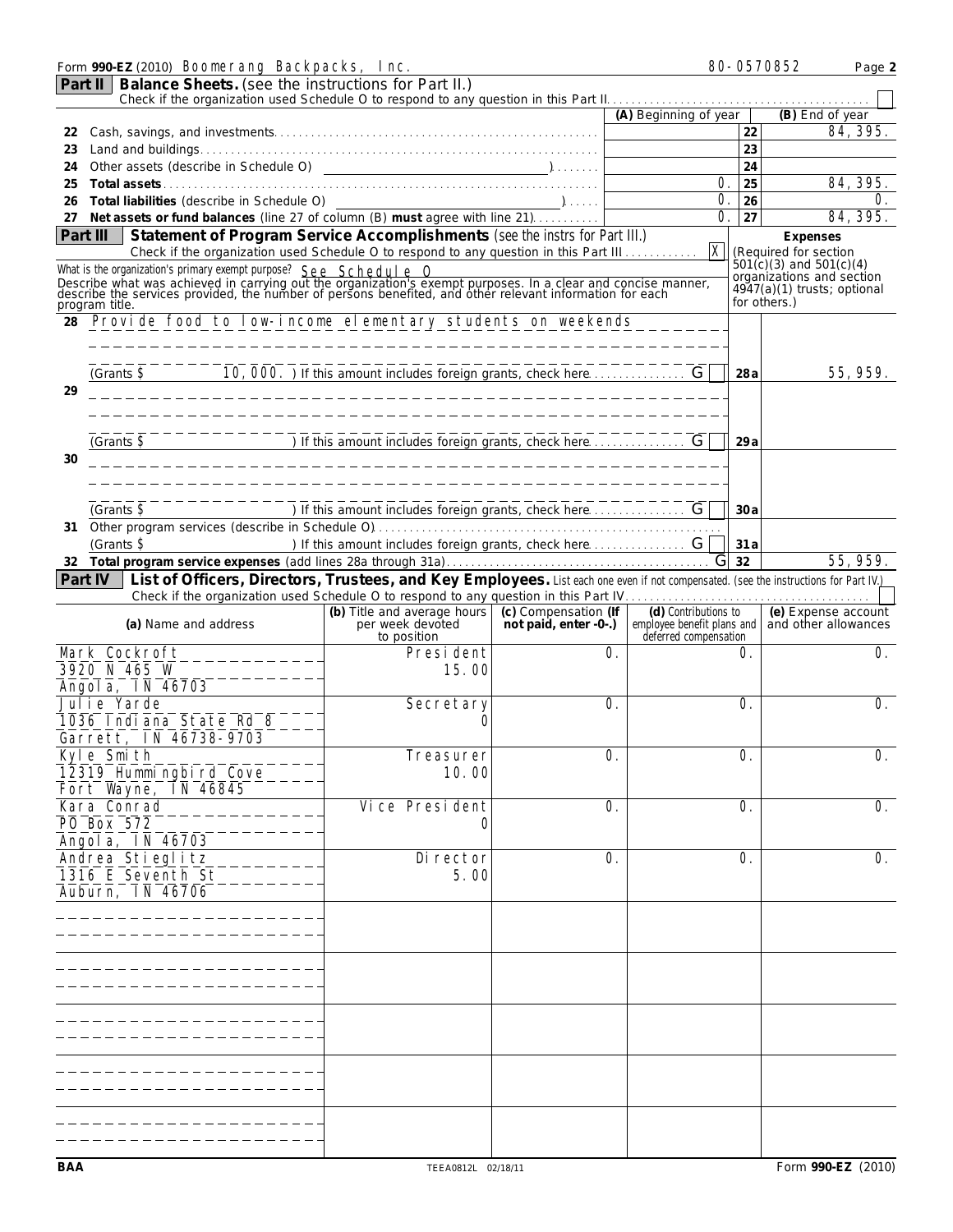|    | Form 990-EZ (2010) Boonerang Backpacks, Inc.<br>80-0570852                                                                                                                                                                                                                                                                        |                 |     | Page 3                    |
|----|-----------------------------------------------------------------------------------------------------------------------------------------------------------------------------------------------------------------------------------------------------------------------------------------------------------------------------------|-----------------|-----|---------------------------|
|    | Other Information (Note the statement requirements in the instructions for Part V.) See Schedule 0<br>Part V                                                                                                                                                                                                                      |                 |     |                           |
|    |                                                                                                                                                                                                                                                                                                                                   |                 |     | $\boldsymbol{\mathbf{X}}$ |
| 33 | Did the organization engage in any activity not previously reported to the IRS? If 'Yes,' provide a detailed description of                                                                                                                                                                                                       |                 | Yes | <b>No</b>                 |
|    |                                                                                                                                                                                                                                                                                                                                   | 33              |     | $\mathbf x$               |
| 34 | Were any significant changes made to the organizing or governing documents? If 'Yes,' attach a conformed copy of the amended documents if they reflect<br>a change to the organization's name. Otherwise, explain the change on Schedule O (see instructions).                                                                    | 34              |     | $\mathbf{x}$              |
| 35 | If the organization had income from business activities, such as those reported on lines 2, 6a, and 7a (among others), but not reported on Form 990-T,<br>explain in Schedule O why the organization did not report the income on Form 990-T.                                                                                     |                 |     |                           |
|    | a Did the organization have unrelated business gross income of \$1,000 or more or was it a section 501(c)(4), 501(c)(5), or 501(c)(6) organization subject to section 6033(e) notice, reporting, and proxy tax requirements?                                                                                                      | 35a             |     | X                         |
|    |                                                                                                                                                                                                                                                                                                                                   | 35 <sub>b</sub> |     |                           |
|    | 36 Did the organization undergo a liquidation, dissolution, termination, or significant disposition of net assets during the<br>year? If 'Yes,' complete applicable parts of Schedule N.                                                                                                                                          | 36              |     | X                         |
|    | 37 a Enter amount of political expenditures, direct or indirect, as described in the instructions. $G($ 37a                                                                                                                                                                                                                       | $\mathbf{0}$    |     |                           |
|    | b Did the organization file Form 1120-POL for this year?                                                                                                                                                                                                                                                                          | 37 <sub>b</sub> |     | X                         |
|    | 38 a Did the organization borrow from, or make any loans to, any officer, director, trustee, or key employee or were<br>any such loans made in a prior year and still outstanding at the end of the tax year covered by this return?                                                                                              | 38a             |     | $\mathbf{x}$              |
|    | b If 'Yes,' complete Schedule L, Part II and enter the total                                                                                                                                                                                                                                                                      | N/A             |     |                           |
|    | 39 Section 501(c)(7) organizations. Enter:                                                                                                                                                                                                                                                                                        |                 |     |                           |
|    |                                                                                                                                                                                                                                                                                                                                   | N/A             |     |                           |
|    | b Gross receipts, included on line 9, for public use of club facilities<br>39 <sub>b</sub>                                                                                                                                                                                                                                        | N/A             |     |                           |
|    | 40 a Section 501(c)(3) organizations. Enter amount of tax imposed on the organization during the year under:                                                                                                                                                                                                                      |                 |     |                           |
|    | section 4911 G <b>0.</b> ; section 4912 G<br>$\bullet$ ; section 4955 G<br>0.                                                                                                                                                                                                                                                     |                 |     |                           |
|    | b Section 501(c)(3) and 501(c)(4) organizations. Did the organization engage in any section 4958 excess benefit<br>transaction during the year or did it engage in an excess benefit transaction in a prior year that has not been reported                                                                                       | 40 <sub>b</sub> |     | $\mathbf x$               |
|    | c Section 501(c)(3) and 501(c)(4) organizations. Enter amount of tax imposed on organization<br>managers or disqualified persons during the year under sections 4912, 4955, and 4958 G                                                                                                                                            | 0.              |     |                           |
|    | d Section $501(c)(3)$ and $501(c)(4)$ organizations. Enter amount of tax on line 40c reimbursed<br>G and the set of the set of the set of the set of the set of the set of the set of the set of the set of the set of the set of the set of the set of the set of the set of the set of the set of the set of the set of the set | 0.              |     |                           |
|    | e All organizations. At any time during the tax year, was the organization a party to a prohibited tax                                                                                                                                                                                                                            | 40e             |     | X                         |
| 41 | List the states with which a copy of this return is filed $G$ $\blacksquare N$                                                                                                                                                                                                                                                    |                 |     |                           |
|    |                                                                                                                                                                                                                                                                                                                                   |                 |     |                           |
|    |                                                                                                                                                                                                                                                                                                                                   |                 |     |                           |
|    |                                                                                                                                                                                                                                                                                                                                   |                 |     |                           |

| 42 a The organization's<br>books are in care of G | Carla Butler                              | Telephone no. G $(260)$ 347-0475 |  |
|---------------------------------------------------|-------------------------------------------|----------------------------------|--|
| Located at G $733$                                | <b>R E North St Kendallville.</b><br>- TN | 46755<br>ZIP                     |  |

| b At any time during the calendar year, did the organization have an interest in or a signature or other authority over a financial account in a foreign country (such as a bank account, securities account, or other financi | 42 <sub>b</sub> | Yes | Νc |
|--------------------------------------------------------------------------------------------------------------------------------------------------------------------------------------------------------------------------------|-----------------|-----|----|
| If 'Yes,' enter the name of the foreign country: $G$                                                                                                                                                                           |                 |     |    |

See the instructions for exceptions and filing requirements for **Form TD F 90-22.1, Report of a Foreign Bank and Financial Accounts. c** At any time during the calendar year, did the organization maintain an office outside of the U.S.?. . . . . . . . . . . . . . . . . . . . . . **42c** If 'Yes,' enter the name of the foreign country:. . . G

| 43         |                                                                                                                                                  |             |       | N/A    |
|------------|--------------------------------------------------------------------------------------------------------------------------------------------------|-------------|-------|--------|
|            | 44 a Did the organization maintain any donor advised funds during the year? If 'Yes,' Form 990 must be completed instead                         |             | Yes I | No     |
|            |                                                                                                                                                  | 44 a        |       |        |
|            | b Did the organization operate one or more hospital facilities during the year? If 'Yes,' Form 990 must be completed<br>$instead of Form 990-EZ$ | 44 b        |       |        |
|            | c Did the organization receive any payments for indoor tanning services during the year?                                                         | 44 C        |       |        |
|            | d If 'Yes' to line 44c, has the organization filed a Form 720 to report these payments? If 'No,' provide an explanation in<br>Schedule O.        | 44 d        |       |        |
| <b>BAA</b> | TFFA0812L 02/18/11                                                                                                                               | Form 990-EZ |       | (2010) |

X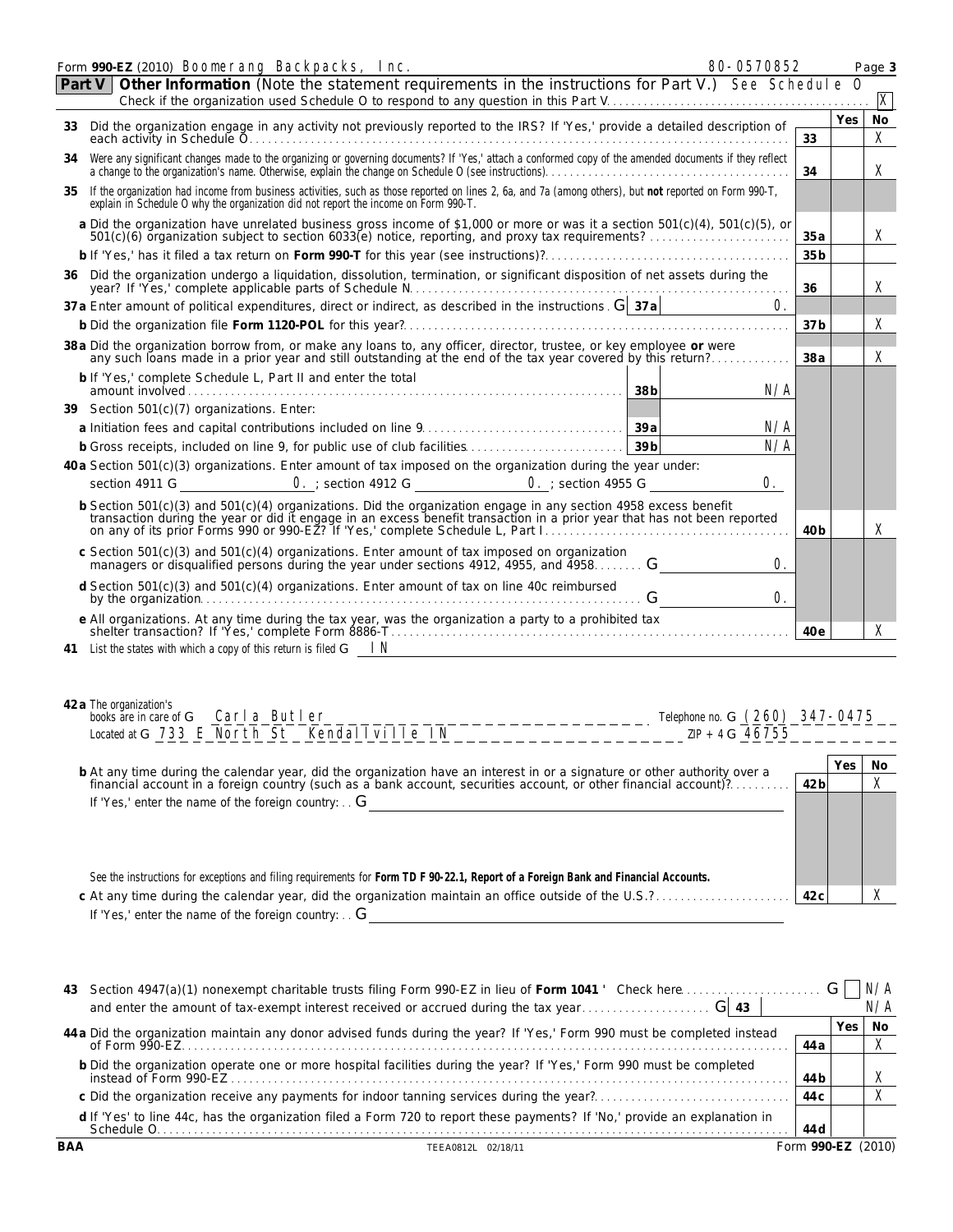|                  | Form 990-EZ (2010) <b>Boonerang Backpacks, Inc.</b>                                                                    |                              |                                                                |                  | 80-0570852                                                                                                                                                                                                                                       |                    |                                                | Page 4      |
|------------------|------------------------------------------------------------------------------------------------------------------------|------------------------------|----------------------------------------------------------------|------------------|--------------------------------------------------------------------------------------------------------------------------------------------------------------------------------------------------------------------------------------------------|--------------------|------------------------------------------------|-------------|
|                  |                                                                                                                        |                              |                                                                |                  |                                                                                                                                                                                                                                                  |                    | Yes                                            | No          |
| 45               |                                                                                                                        |                              |                                                                |                  | Is any related organization a controlled entity of the organization within the meaning of section $512(b)(13)$ ?                                                                                                                                 | 45                 |                                                | $\mathbf x$ |
|                  |                                                                                                                        |                              |                                                                |                  | a Did the organization receive any payment from or engage in any transaction with a controlled entity within the meaning<br>of section 512(b)(13)? If 'Yes,' Form 990 and Schedule R may need to be completed instead of Form 990-EZ (see inst.) | 45 a               |                                                | X           |
| 46.              | Did the organization engage, directly or indirectly, in political campaign activities on behalf of or in opposition to |                              |                                                                |                  |                                                                                                                                                                                                                                                  | 46                 |                                                | X           |
| Part VI          |                                                                                                                        |                              |                                                                |                  | Section 501(c)(3) organizations and section 4947(a)(1) nonexempt charitable trusts only. All section                                                                                                                                             |                    |                                                |             |
|                  | 47-49b and 52, and complete the tables for lines 50 and 51.                                                            |                              |                                                                |                  | $501(c)(3)$ organizations and section $4947(a)(1)$ nonexempt charitable trusts must answer questions                                                                                                                                             |                    |                                                |             |
|                  |                                                                                                                        |                              |                                                                |                  |                                                                                                                                                                                                                                                  |                    |                                                |             |
|                  |                                                                                                                        |                              |                                                                |                  |                                                                                                                                                                                                                                                  |                    | Yes                                            | No          |
| 47               |                                                                                                                        |                              |                                                                |                  |                                                                                                                                                                                                                                                  | 47                 |                                                | X           |
| 48               |                                                                                                                        |                              |                                                                |                  | Is the organization a school as described in section $170(b)(1)(A)(ii)$ ? If 'Yes,' complete Schedule E.                                                                                                                                         | 48<br>49a          |                                                | X<br>X      |
|                  |                                                                                                                        |                              |                                                                |                  |                                                                                                                                                                                                                                                  | 49 <sub>b</sub>    |                                                |             |
| 50               |                                                                                                                        |                              |                                                                |                  | Complete this table for the organization's five highest compensated employees (other than officers, directors, trustees and key                                                                                                                  |                    |                                                |             |
|                  |                                                                                                                        |                              |                                                                | (c) Compensation | employees) who each received more than \$100,000 of compensation from the organization. If there is none, enter 'None.                                                                                                                           |                    |                                                |             |
|                  | (a) Name and address of each employee paid<br>more than \$100,000                                                      |                              | (b) Title and average<br>hours per week<br>devoted to position |                  | (d) Contributions to employee<br>benefit plans and<br>deferred compensation                                                                                                                                                                      |                    | (e) Expense<br>account and<br>other allowances |             |
| <b>None</b>      |                                                                                                                        |                              |                                                                |                  |                                                                                                                                                                                                                                                  |                    |                                                |             |
|                  |                                                                                                                        |                              |                                                                |                  |                                                                                                                                                                                                                                                  |                    |                                                |             |
|                  |                                                                                                                        |                              |                                                                |                  |                                                                                                                                                                                                                                                  |                    |                                                |             |
|                  |                                                                                                                        |                              |                                                                |                  |                                                                                                                                                                                                                                                  |                    |                                                |             |
|                  |                                                                                                                        |                              |                                                                |                  |                                                                                                                                                                                                                                                  |                    |                                                |             |
|                  |                                                                                                                        |                              |                                                                |                  |                                                                                                                                                                                                                                                  |                    |                                                |             |
|                  | f Total number of other employees paid over \$100,000 G                                                                |                              |                                                                |                  |                                                                                                                                                                                                                                                  |                    |                                                |             |
|                  | compensation from the organization. If there is none, enter 'None.'                                                    |                              |                                                                |                  | 51 Complete this table for the organization's five highest compensated independent contractors who each received more than \$100,000 of                                                                                                          |                    |                                                |             |
|                  | (a) Name and address of each independent contractor paid more than \$100,000                                           |                              |                                                                |                  | (b) Type of service                                                                                                                                                                                                                              | (c) Compensation   |                                                |             |
| <b>None</b>      |                                                                                                                        |                              |                                                                |                  |                                                                                                                                                                                                                                                  |                    |                                                |             |
|                  |                                                                                                                        |                              |                                                                |                  |                                                                                                                                                                                                                                                  |                    |                                                |             |
|                  |                                                                                                                        |                              |                                                                |                  |                                                                                                                                                                                                                                                  |                    |                                                |             |
|                  |                                                                                                                        |                              |                                                                |                  |                                                                                                                                                                                                                                                  |                    |                                                |             |
|                  |                                                                                                                        |                              |                                                                |                  |                                                                                                                                                                                                                                                  |                    |                                                |             |
|                  |                                                                                                                        |                              |                                                                |                  |                                                                                                                                                                                                                                                  |                    |                                                |             |
|                  |                                                                                                                        |                              |                                                                |                  |                                                                                                                                                                                                                                                  |                    |                                                |             |
|                  | d Total number of other independent contractors each receiving over \$100,000                                          |                              |                                                                |                  | G                                                                                                                                                                                                                                                |                    |                                                |             |
|                  | 52 Did the organization complete Schedule A? Note: All section 501(c)(3) organizations and 4947(a)(1) nonexempt        |                              |                                                                |                  |                                                                                                                                                                                                                                                  | $G$ <b>X</b> Yes   |                                                | No          |
|                  |                                                                                                                        |                              |                                                                |                  | Under penalties of perjury, I declare that I have examined this return, including accompanying schedules and statements, and to the best of my knowledge and belief, it is true, correct, and complete. Declaration of prepare                   |                    |                                                |             |
|                  |                                                                                                                        |                              |                                                                |                  |                                                                                                                                                                                                                                                  |                    |                                                |             |
| Sign             | Signature of officer                                                                                                   |                              |                                                                |                  | Date                                                                                                                                                                                                                                             |                    |                                                |             |
| Here             | <b>Mark Cockroft</b><br>J                                                                                              |                              |                                                                |                  | <b>President</b>                                                                                                                                                                                                                                 |                    |                                                |             |
|                  | Type or print name and title.<br>Print/Type preparer's name                                                            |                              | Preparer's signature                                           | Date             | PTIN                                                                                                                                                                                                                                             |                    |                                                |             |
|                  | Carla B Butler,                                                                                                        | CPA                          |                                                                | 7/28/11          | Check<br>if<br>N/A                                                                                                                                                                                                                               |                    |                                                |             |
| Paid<br>Preparer | <b>BADEN.</b><br>Firm's name G                                                                                         | <b>GAGE &amp; SCHROEDER,</b> | LLC                                                            |                  | self-employed                                                                                                                                                                                                                                    |                    |                                                |             |
| Use Only         | Firm's address $G$                                                                                                     | <b>733 E NORTH ST</b>        |                                                                |                  | N/A<br>G<br>Firm's EIN                                                                                                                                                                                                                           |                    |                                                |             |
|                  | <b>KENDALLVILLE,</b>                                                                                                   |                              | IN 46755-1225                                                  |                  | 260)<br>Phone no.                                                                                                                                                                                                                                | 347-0475           |                                                |             |
|                  | May the IRS discuss this return with the preparer shown above? See instructions.                                       |                              |                                                                |                  |                                                                                                                                                                                                                                                  | $G[X]$ Yes         |                                                | No          |
| BAA              |                                                                                                                        |                              |                                                                |                  |                                                                                                                                                                                                                                                  | Form 990-EZ (2010) |                                                |             |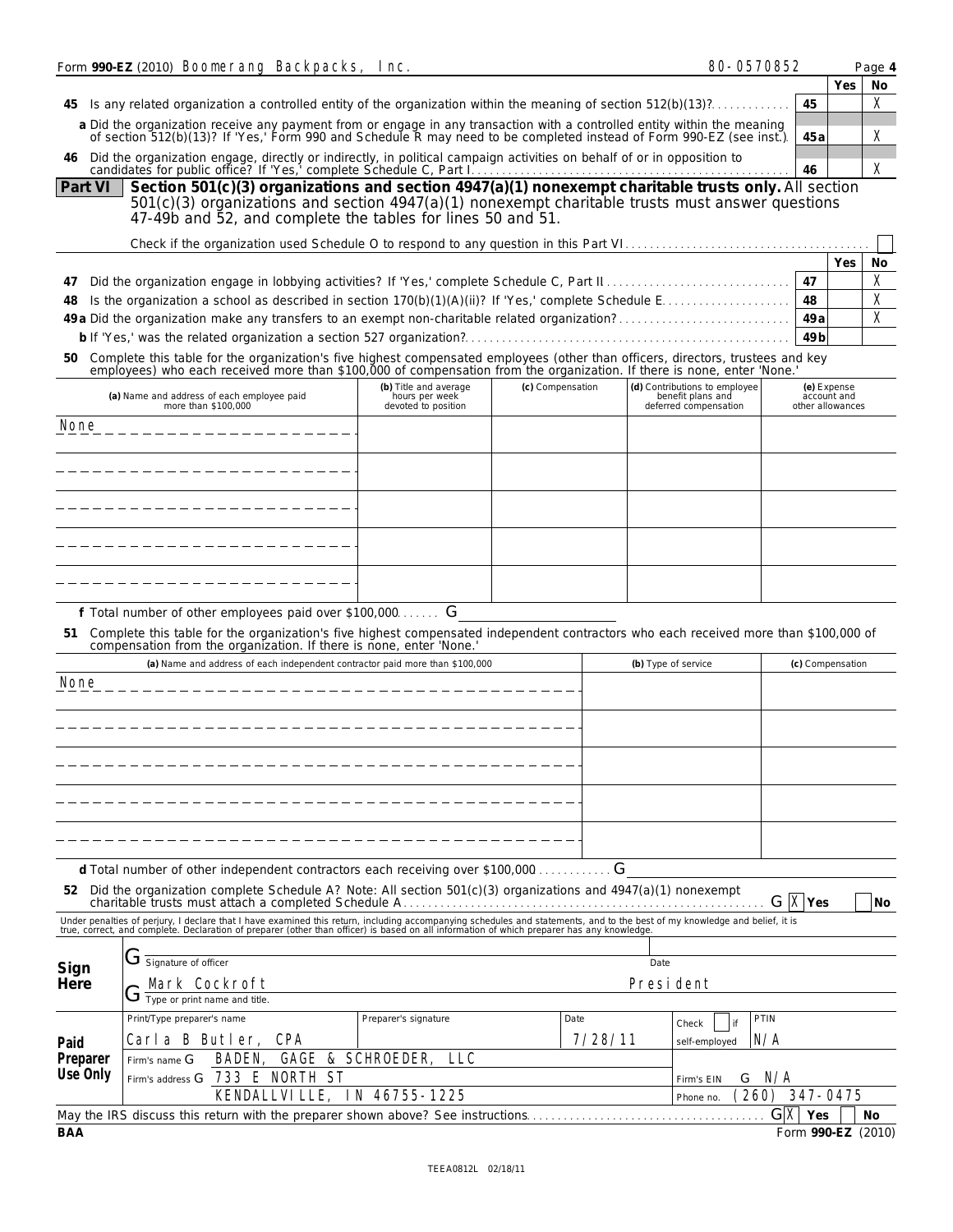|                                                        |                                                                                                                                      |                                                                                                                                                                                                                                                                                                                                                                              |     |                                                                                         |                                |                                           |     |                                                                             | OMB No. 1545-0047              |            |    |  |  |
|--------------------------------------------------------|--------------------------------------------------------------------------------------------------------------------------------------|------------------------------------------------------------------------------------------------------------------------------------------------------------------------------------------------------------------------------------------------------------------------------------------------------------------------------------------------------------------------------|-----|-----------------------------------------------------------------------------------------|--------------------------------|-------------------------------------------|-----|-----------------------------------------------------------------------------|--------------------------------|------------|----|--|--|
| SCHEDULE A<br>(Form 990 or 990-EZ)                     |                                                                                                                                      | <b>Public Charity Status and Public Support</b>                                                                                                                                                                                                                                                                                                                              |     |                                                                                         |                                |                                           |     |                                                                             | 2010                           |            |    |  |  |
|                                                        |                                                                                                                                      | Complete if the organization is a section 501(c)(3) organization or a section<br>4947(a)(1) nonexempt charitable trust.                                                                                                                                                                                                                                                      |     |                                                                                         |                                |                                           |     |                                                                             | Open to Public                 |            |    |  |  |
| Department of the Treasury<br>Internal Revenue Service |                                                                                                                                      | G Attach to Form 990 or Form 990-EZ. G See separate instructions.                                                                                                                                                                                                                                                                                                            |     |                                                                                         |                                |                                           |     |                                                                             |                                | Inspection |    |  |  |
| Name of the organization                               |                                                                                                                                      |                                                                                                                                                                                                                                                                                                                                                                              |     |                                                                                         |                                |                                           |     |                                                                             | Employer identification number |            |    |  |  |
| <b>Boonerang Backpacks, Inc.</b><br>Part I             |                                                                                                                                      | Reason for Public Charity Status (All organizations must complete this part.) See instructions.                                                                                                                                                                                                                                                                              |     |                                                                                         |                                |                                           |     | 80-0570852                                                                  |                                |            |    |  |  |
|                                                        |                                                                                                                                      | The organization is not a private foundation because it is: (For lines 1 through 11, check only one box.)                                                                                                                                                                                                                                                                    |     |                                                                                         |                                |                                           |     |                                                                             |                                |            |    |  |  |
| 1                                                      |                                                                                                                                      | A church, convention of churches or association of churches described in section 170(b)(1)(A)(i).                                                                                                                                                                                                                                                                            |     |                                                                                         |                                |                                           |     |                                                                             |                                |            |    |  |  |
| 2                                                      |                                                                                                                                      | A school described in section 170(b)(1)(A)(ii). (Attach Schedule E.)                                                                                                                                                                                                                                                                                                         |     |                                                                                         |                                |                                           |     |                                                                             |                                |            |    |  |  |
| 3                                                      |                                                                                                                                      | A hospital or a cooperative hospital service organization described in section $170(b)(1)(A)(iii)$ .                                                                                                                                                                                                                                                                         |     |                                                                                         |                                |                                           |     |                                                                             |                                |            |    |  |  |
| 4                                                      | A medical research organization operated in conjunction with a hospital described in section 170(b)(1)(A)(iii). Enter the hospital's |                                                                                                                                                                                                                                                                                                                                                                              |     |                                                                                         |                                |                                           |     |                                                                             |                                |            |    |  |  |
| name, city, and state:                                 |                                                                                                                                      |                                                                                                                                                                                                                                                                                                                                                                              |     |                                                                                         |                                |                                           |     |                                                                             |                                |            |    |  |  |
| 5                                                      | $170(b)(1)(A)(iv)$ . (Complete Part II.)                                                                                             | An organization operated for the benefit of a college or university owned or operated by a governmental unit described in section                                                                                                                                                                                                                                            |     |                                                                                         |                                |                                           |     |                                                                             |                                |            |    |  |  |
| 6<br>$\overline{7}$<br>$\overline{\mathbf{x}}$         |                                                                                                                                      | A federal, state, or local government or governmental unit described in section $170(b)(1)(A)(v)$ .<br>An organization that normally receives a substantial part of its support from a governmental unit or from the general public described                                                                                                                                |     |                                                                                         |                                |                                           |     |                                                                             |                                |            |    |  |  |
|                                                        | in section 170(b)(1)(A)(vi). (Complete Part II.)                                                                                     |                                                                                                                                                                                                                                                                                                                                                                              |     |                                                                                         |                                |                                           |     |                                                                             |                                |            |    |  |  |
| 8<br>9                                                 |                                                                                                                                      | A community trust described in section 170(b)(1)(A)(vi). (Complete Part II.)<br>An organization that normally receives: (1) more than 33-1/3% of its support from contributions, membership fees, and gross receipts                                                                                                                                                         |     |                                                                                         |                                |                                           |     |                                                                             |                                |            |    |  |  |
|                                                        | June 30, 1975. See section 509(a)(2). (Complete Part III.)                                                                           | from activities related to its exempt functions subject to certain exceptions, and (2) no more than 33-1/3% of its support from gross<br>investment income and unrelated business taxable income (less section 511 tax) from businesses acquired by the organization after                                                                                                   |     |                                                                                         |                                |                                           |     |                                                                             |                                |            |    |  |  |
| 10                                                     |                                                                                                                                      | An organization organized and operated exclusively to test for public safety. See section 509(a)(4).                                                                                                                                                                                                                                                                         |     |                                                                                         |                                |                                           |     |                                                                             |                                |            |    |  |  |
| 11                                                     |                                                                                                                                      | An organization organized and operated exclusively for the benefit of, to perform the functions of, or carry out the purposes of one or<br>more publicly supported organizations described in section $509(a)(1)$ or section $509(a)(2)$ . See section $509(a)(3)$ . Check the box that<br>describes the type of supporting organization and complete lines 11e through 11h. |     |                                                                                         |                                |                                           |     |                                                                             |                                |            |    |  |  |
| Type I<br>a                                            | Type II<br>b <sub>1</sub>                                                                                                            | c     Type III ' Functionally integrated                                                                                                                                                                                                                                                                                                                                     |     |                                                                                         |                                |                                           |     | d.                                                                          | Type III ' Other               |            |    |  |  |
| e<br>section 509(a)(2).                                |                                                                                                                                      | By checking this box, I certify that the organization is not controlled directly or indirectly by one or more disqualified persons<br>other than foundation managers and other than one or more publicly supported organizations described in section 509(a)(1) or                                                                                                           |     |                                                                                         |                                |                                           |     |                                                                             |                                |            |    |  |  |
| f                                                      |                                                                                                                                      | If the organization received a written determination from the IRS that is a Type I, Type II or Type III supporting organization,                                                                                                                                                                                                                                             |     |                                                                                         |                                |                                           |     |                                                                             |                                |            |    |  |  |
| g                                                      |                                                                                                                                      | Since August 17, 2006, has the organization accepted any gift or contribution from any of the following persons?                                                                                                                                                                                                                                                             |     |                                                                                         |                                |                                           |     |                                                                             |                                |            |    |  |  |
| (i)                                                    |                                                                                                                                      | A person who directly or indirectly controls, either alone or together with persons described in (ii) and (iii)                                                                                                                                                                                                                                                              |     |                                                                                         |                                |                                           |     |                                                                             |                                | Yes        | No |  |  |
|                                                        |                                                                                                                                      | below, the governing body of the supported organization?                                                                                                                                                                                                                                                                                                                     |     |                                                                                         |                                |                                           |     |                                                                             | 11g (i)                        |            |    |  |  |
| (ii)                                                   |                                                                                                                                      |                                                                                                                                                                                                                                                                                                                                                                              |     |                                                                                         |                                |                                           |     |                                                                             | 11g(i)                         |            |    |  |  |
| (iii)                                                  |                                                                                                                                      |                                                                                                                                                                                                                                                                                                                                                                              |     |                                                                                         |                                |                                           |     |                                                                             |                                | 11g (iii)  |    |  |  |
|                                                        |                                                                                                                                      | Provide the following information about the supported organization(s).                                                                                                                                                                                                                                                                                                       |     |                                                                                         |                                |                                           |     |                                                                             |                                |            |    |  |  |
| (i) Name of supported<br>organization                  | $(ii)$ EIN                                                                                                                           | (iii) Type of organization<br>(described on lines 1-9<br>above or IRC section<br>(see instructions))                                                                                                                                                                                                                                                                         |     | $(iv)$ is the<br>organization in<br>column (i) listed in<br>your governing<br>document? | column (i) of<br>your support? | (v) Did you notify<br>the organization in |     | $(vi)$ is the<br>organization in<br>column (i)<br>organized in the<br>U.S.? | (vii) Amount of support        |            |    |  |  |
|                                                        |                                                                                                                                      |                                                                                                                                                                                                                                                                                                                                                                              | Yes | No                                                                                      | Yes                            | No                                        | Yes | No                                                                          |                                |            |    |  |  |
|                                                        |                                                                                                                                      |                                                                                                                                                                                                                                                                                                                                                                              |     |                                                                                         |                                |                                           |     |                                                                             |                                |            |    |  |  |
| (A)                                                    |                                                                                                                                      |                                                                                                                                                                                                                                                                                                                                                                              |     |                                                                                         |                                |                                           |     |                                                                             |                                |            |    |  |  |
| (B)                                                    |                                                                                                                                      |                                                                                                                                                                                                                                                                                                                                                                              |     |                                                                                         |                                |                                           |     |                                                                             |                                |            |    |  |  |
| (C)                                                    |                                                                                                                                      |                                                                                                                                                                                                                                                                                                                                                                              |     |                                                                                         |                                |                                           |     |                                                                             |                                |            |    |  |  |
|                                                        |                                                                                                                                      |                                                                                                                                                                                                                                                                                                                                                                              |     |                                                                                         |                                |                                           |     |                                                                             |                                |            |    |  |  |
| (D)                                                    |                                                                                                                                      |                                                                                                                                                                                                                                                                                                                                                                              |     |                                                                                         |                                |                                           |     |                                                                             |                                |            |    |  |  |
| (E)                                                    |                                                                                                                                      |                                                                                                                                                                                                                                                                                                                                                                              |     |                                                                                         |                                |                                           |     |                                                                             |                                |            |    |  |  |
| Total                                                  |                                                                                                                                      |                                                                                                                                                                                                                                                                                                                                                                              |     |                                                                                         |                                |                                           |     |                                                                             |                                |            |    |  |  |

**BAA For Paperwork Reduction Act Notice, see the Instructions for Form 990 or 990-EZ.** Schedule **A** (Form 990 or 990-EZ) 2010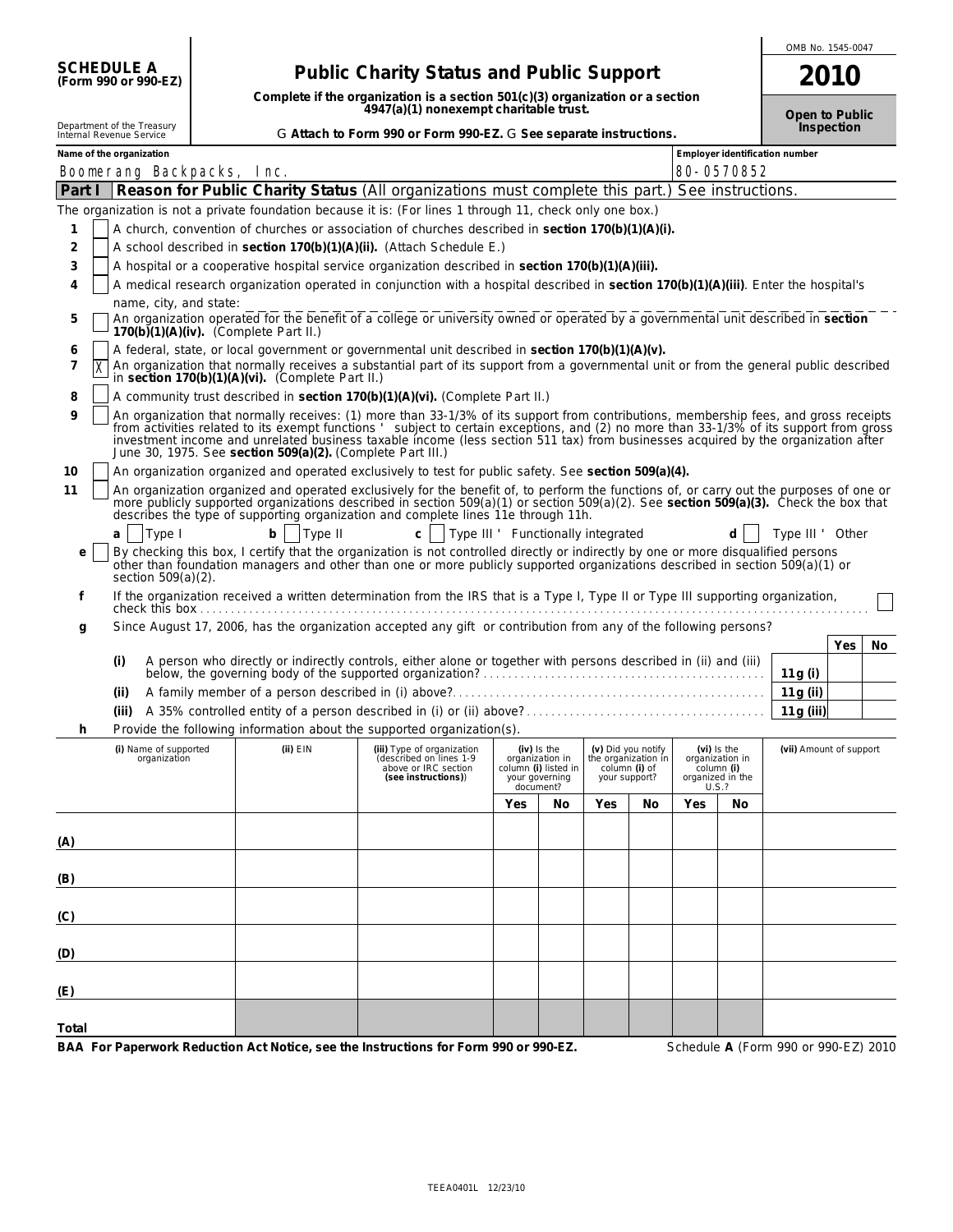## Schedule A (Form 990 or 990-EZ) 2010 **Boonerang Backpacks, Inc. 80-80-0570852** Page 2

**Part II Support Schedule for Organizations Described in Sections 170(b)(1)(A)(iv) and 170(b)(1)(A)(vi)** (Complete only if you checked the box on line 5, 7, or 8 of Part I or if the organization failed to qualify under Part III. If the organization fails to qualify under the tests listed below, please complete Part III.)

|           | Section A. Public Support                                                                                                                                                                                                                                                                                                                                                                               |            |            |            |            |                                      |           |
|-----------|---------------------------------------------------------------------------------------------------------------------------------------------------------------------------------------------------------------------------------------------------------------------------------------------------------------------------------------------------------------------------------------------------------|------------|------------|------------|------------|--------------------------------------|-----------|
|           | Calendar year (or fiscal year<br>beginning in) G                                                                                                                                                                                                                                                                                                                                                        | $(a)$ 2006 | (b) 2007   | $(c)$ 2008 | $(d)$ 2009 | $(e)$ 2010                           | (f) Total |
|           | 1 Gifts, grants, contributions, and<br>membership fees received. (Do<br>not include 'unusual grants.')                                                                                                                                                                                                                                                                                                  |            |            |            |            | 158, 364.                            | 158, 364. |
|           | 2 Tax revenues levied for the<br>organization's benefit and<br>either paid to it or expended<br>on its behalf                                                                                                                                                                                                                                                                                           |            |            |            |            |                                      | 0.        |
| 3         | The value of services or<br>facilities furnished by a<br>governmental unit to the<br>organization without charge                                                                                                                                                                                                                                                                                        |            |            |            |            |                                      | U.        |
| 4         | Total. Add lines 1 through 3                                                                                                                                                                                                                                                                                                                                                                            | 0.         | 0.         | O.         | 0.         | 158, 364.                            | 158, 364. |
| 5         | The portion of total<br>contributions by each person<br>(other than a governmental<br>unit or publicly supported<br>organization) included on line 1<br>that exceeds 2% of the amount<br>shown on line 11, column (f)                                                                                                                                                                                   |            |            |            |            |                                      | 0.        |
| 6         | Public support. Subtract line 5                                                                                                                                                                                                                                                                                                                                                                         |            |            |            |            |                                      | 158, 364. |
|           | Section B. Total Support                                                                                                                                                                                                                                                                                                                                                                                |            |            |            |            |                                      |           |
|           | Calendar year (or fiscal year<br>beginning in) G                                                                                                                                                                                                                                                                                                                                                        | $(a)$ 2006 | (b) $2007$ | $(c)$ 2008 | $(d)$ 2009 | $(e)$ 2010                           | (f) Total |
|           | 7 Amounts from line 4.                                                                                                                                                                                                                                                                                                                                                                                  | 0.         | O.         | O.         | 0.         | 158, 364.                            | 158, 364. |
| 8         | Gross income from interest,<br>dividends, payments received<br>on securities loans, rents,<br>royalties and income from<br>similar sources                                                                                                                                                                                                                                                              |            |            |            |            | 7.                                   | 7.        |
| 9         | Net income from unrelated<br>business activities, whether or<br>not the business is regularly<br>carried on                                                                                                                                                                                                                                                                                             |            |            |            |            |                                      | 0.        |
| 10        | Other income. Do not include<br>gain or loss from the sale of<br>capital assets (Explain in<br>Part IV.). See. Part IV                                                                                                                                                                                                                                                                                  |            |            |            |            | 11, 696.                             | 11, 696.  |
| 11        | Total support. Add lines 7                                                                                                                                                                                                                                                                                                                                                                              |            |            |            |            |                                      | 170, 067. |
| 12        |                                                                                                                                                                                                                                                                                                                                                                                                         |            |            |            |            | 12                                   | O.        |
| 13        | First five years. If the Form 990 is for the organization's first, second, third, fourth, or fifth tax year as a section 501(c)(3)<br>organization, check this box and stop here $\frac{1}{2}$                                                                                                                                                                                                          |            |            |            |            |                                      |           |
|           | Section C. Computation of Public Support Percentage                                                                                                                                                                                                                                                                                                                                                     |            |            |            |            |                                      |           |
| 14        |                                                                                                                                                                                                                                                                                                                                                                                                         |            |            |            |            | 15                                   | %         |
| 15        |                                                                                                                                                                                                                                                                                                                                                                                                         |            |            |            |            |                                      | %         |
|           | 16 a 33-1/3% support test '2010. If the organization did not check the box on line 13, and the line 14 is 33-1/3% or more, check this box_                                                                                                                                                                                                                                                              |            |            |            |            |                                      |           |
|           | b 33-1/3% support test ' 2009. If the organization did not check a box on line 13 or 16a, and line 15 is 33-1/3% or more, check this box                                                                                                                                                                                                                                                                |            |            |            |            |                                      | G         |
|           | 17 a 10%-facts-and-circumstances test ' 2010. If the organization did not check a box on line 13, 16a, or 16b, and line 14 is 10%<br>or more, and if the organization meets the 'facts-and-circumstances' test, check this box and stop here. Explain in Part IV how<br>the organization meets the 'facts-and-circumstances' test. The organization qualifies as a publicly supported organization      |            |            |            |            |                                      | GI        |
|           | b 10%-facts-and-circumstances test ' 2009. If the organization did not check a box on line 13, 16a, 16b, or 17a, and line 15 is 10%<br>or more, and if the organization meets the 'facts-and-circumstances' test, check this box and stop here. Explain in Part IV how the<br>organization meets the 'facts-and-circumstances' test. The organization qualifies as a publicly supported organization  G |            |            |            |            |                                      |           |
| 18<br>BAA | Private foundation. If the organization did not check a box on line 13, 16a, 16b, 17a, or 17b, check this box and see instructions                                                                                                                                                                                                                                                                      |            |            |            |            | Schedule A (Form 990 or 990-EZ) 2010 | G         |
|           |                                                                                                                                                                                                                                                                                                                                                                                                         |            |            |            |            |                                      |           |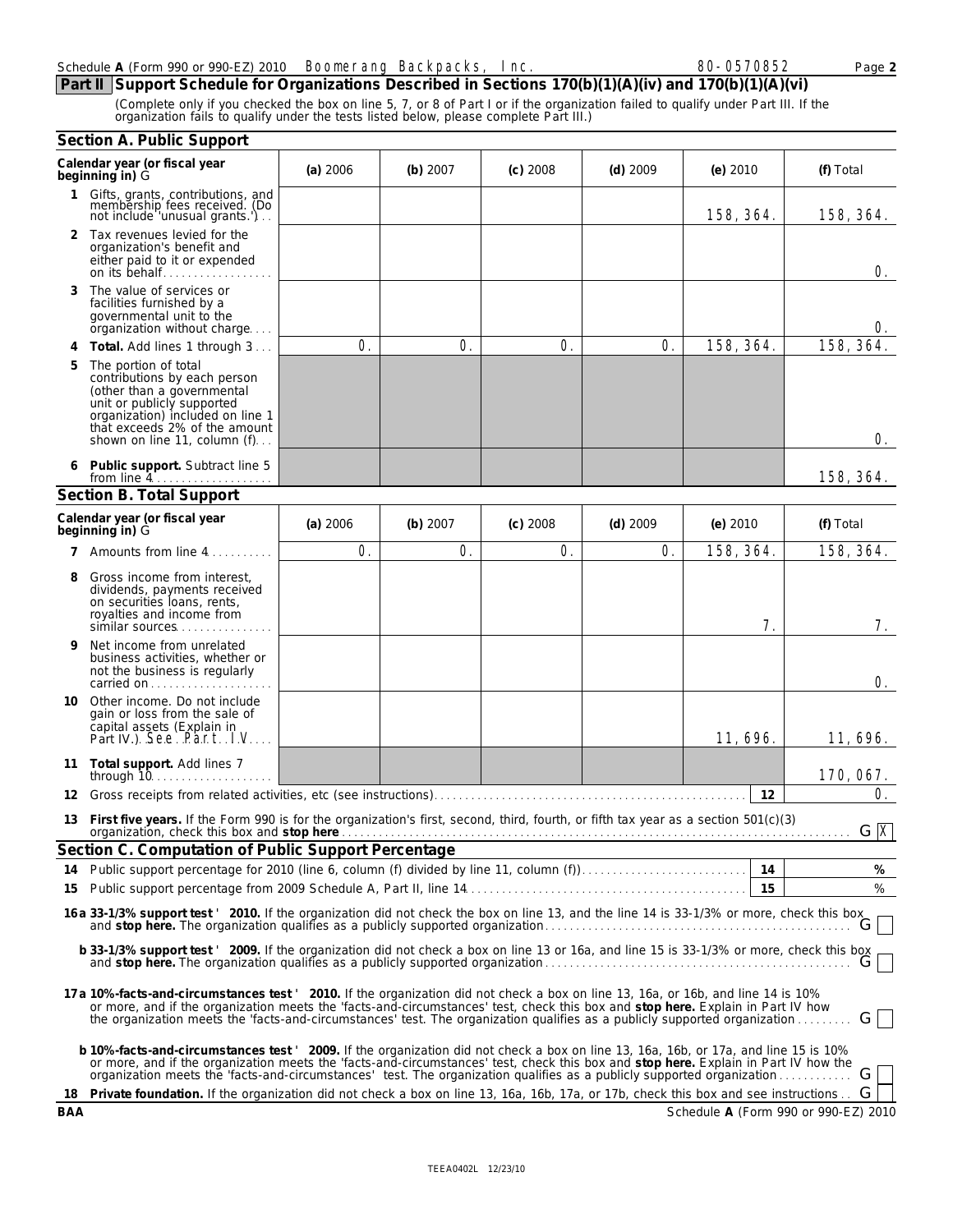**Part III Support Schedule for Organizations Described in Section 509(a)(2)**

(Complete only if you checked the box on line 9 of Part I or if the organization failed to qualify under Part II. If the organization fails to qualify under the tests listed below, please complete Part II.)

|    | Section A. Public Support                                                                                                                                                                                                                                            |            |            |            |            |            |    |           |
|----|----------------------------------------------------------------------------------------------------------------------------------------------------------------------------------------------------------------------------------------------------------------------|------------|------------|------------|------------|------------|----|-----------|
|    | Calendar year (or fiscal yr beginning in) G<br>Gifts, grants, contributions<br>and membership fees<br>received. (Do not include                                                                                                                                      | $(a)$ 2006 | (b) 2007   | $(c)$ 2008 | $(d)$ 2009 | $(e)$ 2010 |    | (f) Total |
| 2  | any 'unusual grants.')<br>Gross receipts from admis-<br>sions, merchandise sold or<br>services performed, or facilities<br>furnished in any activity that is<br>related to the organization's<br>tax-exempt purpose                                                  |            |            |            |            |            |    |           |
| 3  | Gross receipts from activities<br>that are not an unrelated trade<br>or business under section 513.                                                                                                                                                                  |            |            |            |            |            |    |           |
| 4  | Tax revenues levied for the<br>organization's benefit and<br>either paid to or expended on<br>its behalf                                                                                                                                                             |            |            |            |            |            |    |           |
|    | The value of services or<br>facilities furnished by a<br>governmental unit to the<br>organization without charge                                                                                                                                                     |            |            |            |            |            |    |           |
|    | 6 Total. Add lines 1 through 5<br>7 a Amounts included on lines 1.<br>2, and 3 received from<br>disqualified persons                                                                                                                                                 |            |            |            |            |            |    |           |
|    | b Amounts included on lines 2<br>and 3 received from other than<br>disqualified persons that<br>exceed the greater of \$5,000 or<br>1% of the amount on line 13<br>for the year                                                                                      |            |            |            |            |            |    |           |
|    | c Add lines 7a and 7b                                                                                                                                                                                                                                                |            |            |            |            |            |    |           |
|    | Public support (Subtract line<br>7c from line 6.)                                                                                                                                                                                                                    |            |            |            |            |            |    |           |
|    | Section B. Total Support                                                                                                                                                                                                                                             |            |            |            |            |            |    |           |
|    | Calendar year (or fiscal yr beginning in)G                                                                                                                                                                                                                           | $(a)$ 2006 | $(b)$ 2007 | $(c)$ 2008 | $(d)$ 2009 | $(e)$ 2010 |    | (f) Total |
|    | 9 Amounts from line 6.                                                                                                                                                                                                                                               |            |            |            |            |            |    |           |
|    | 10a Gross income from interest,<br>dividends, payments received<br>on securities loans, rents,<br>royalties and income from<br>similar sources<br>b Unrelated business taxable<br>income (less section 511<br>taxes) from businesses<br>acquired after June 30, 1975 |            |            |            |            |            |    |           |
|    | c Add lines 10a and 10b.<br>11 Net income from unrelated business<br>activities not included in line 10b,<br>whether or not the business is<br>regularly carried on                                                                                                  |            |            |            |            |            |    |           |
|    | 12 Other income. Do not include<br>gain or loss from the sale of<br>čapital assets (Explain in                                                                                                                                                                       |            |            |            |            |            |    |           |
| 13 | Total support. (Add Ins 9, 10c, 11, and 12.)                                                                                                                                                                                                                         |            |            |            |            |            |    |           |
| 14 | First five years. If the Form 990 is for the organization's first, second, third, fourth, or fifth tax year as a section 501(c)(3) organization, check this box and stop here comparison in the content of the set of the set                                        |            |            |            |            |            |    | G         |
|    | Section C. Computation of Public Support Percentage                                                                                                                                                                                                                  |            |            |            |            |            |    |           |
| 15 | Public support percentage for 2010 (line 8, column (f) divided by line 13, column (f)                                                                                                                                                                                |            |            |            |            |            | 15 | %         |
|    |                                                                                                                                                                                                                                                                      |            |            |            |            |            | 16 | $\%$      |
| 16 | Section D. Computation of Investment Income Percentage                                                                                                                                                                                                               |            |            |            |            |            |    |           |
| 17 | Investment income percentage for 2010 (line 10c, column (f) divided by line 13, column (f))                                                                                                                                                                          |            |            |            |            |            | 17 | $\%$      |
| 18 |                                                                                                                                                                                                                                                                      |            |            |            |            |            | 18 | $\%$      |
|    | 19 a 33-1/3% support tests ' 2010. If the organization did not check the box on line 14, and line 15 is more than 33-1/3%, and line 17<br>is not more than 33-1/3%, check this box and stop here. The organization qualifies as a publicly supported organization    |            |            |            |            |            |    | G         |
|    | b 33-1/3% support tests ' 2009. If the organization did not check a box on line 14 or line 19a, and line 16 is more than 33-1/3%, and line 18 is not more than 33-1/3%, check this box and stop here. The organization qualifi                                       |            |            |            |            |            |    | G         |
|    | 20 Private foundation. If the organization did not check a box on line 14, 19a, or 19b, check this box and see instructions                                                                                                                                          |            |            |            |            |            |    | G         |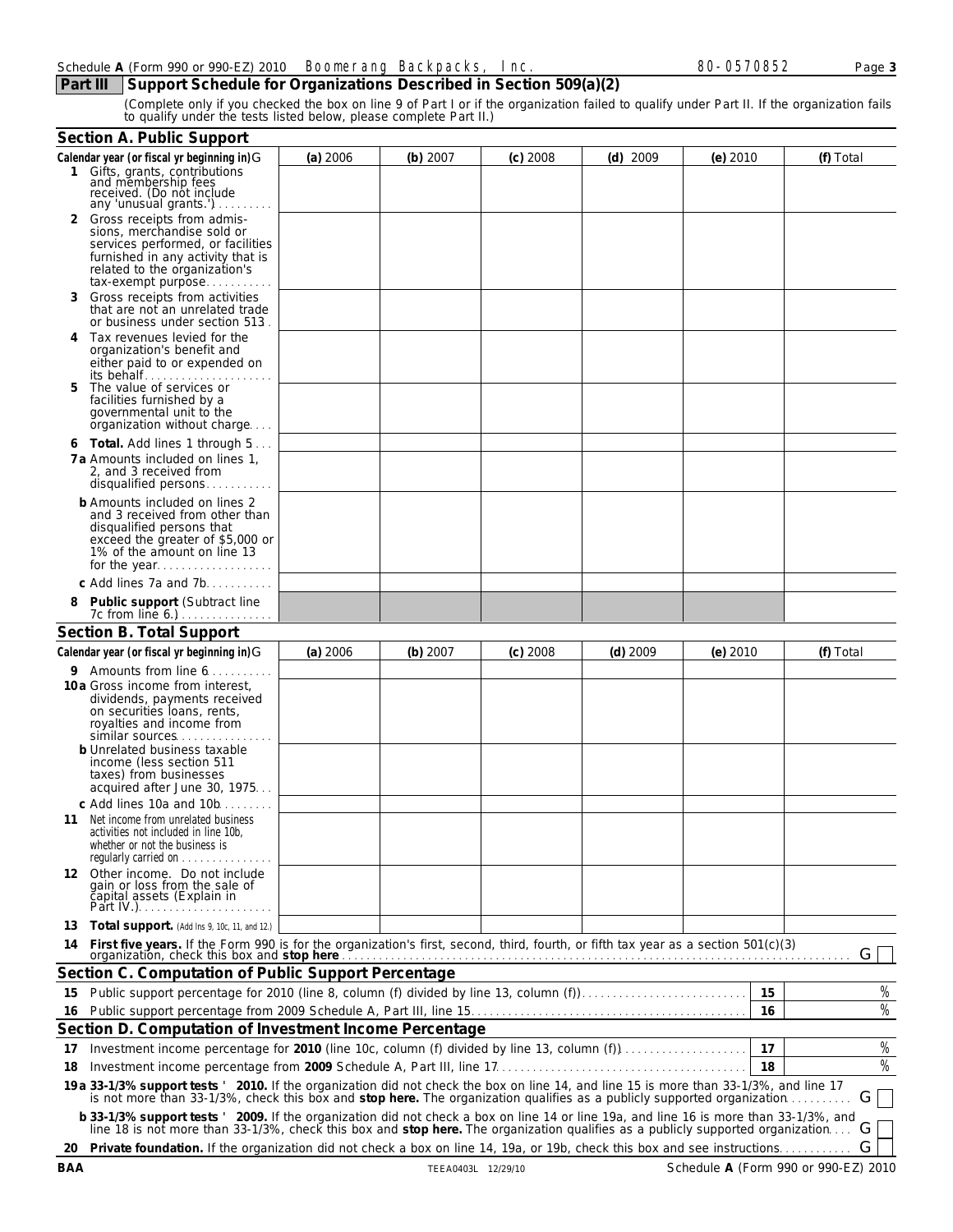| --------------------- |  |
|-----------------------|--|
|                       |  |
|                       |  |
|                       |  |
|                       |  |
|                       |  |
|                       |  |
|                       |  |

Schedule A (Form 990 or 990-EZ) 2010 **Boonerang Backpacks, Inc. 80-80-0570852** Page 4

(See instructions).

**Part IV**

**Supplemental Information.** Complete this part to provide the explanations required by Part II, line 10; Part II, line 17a or 17b; and Part III, line 12. Also complete this part for any additional information.

**BAA** Schedule **A** (Form 990 or 990-EZ) 2010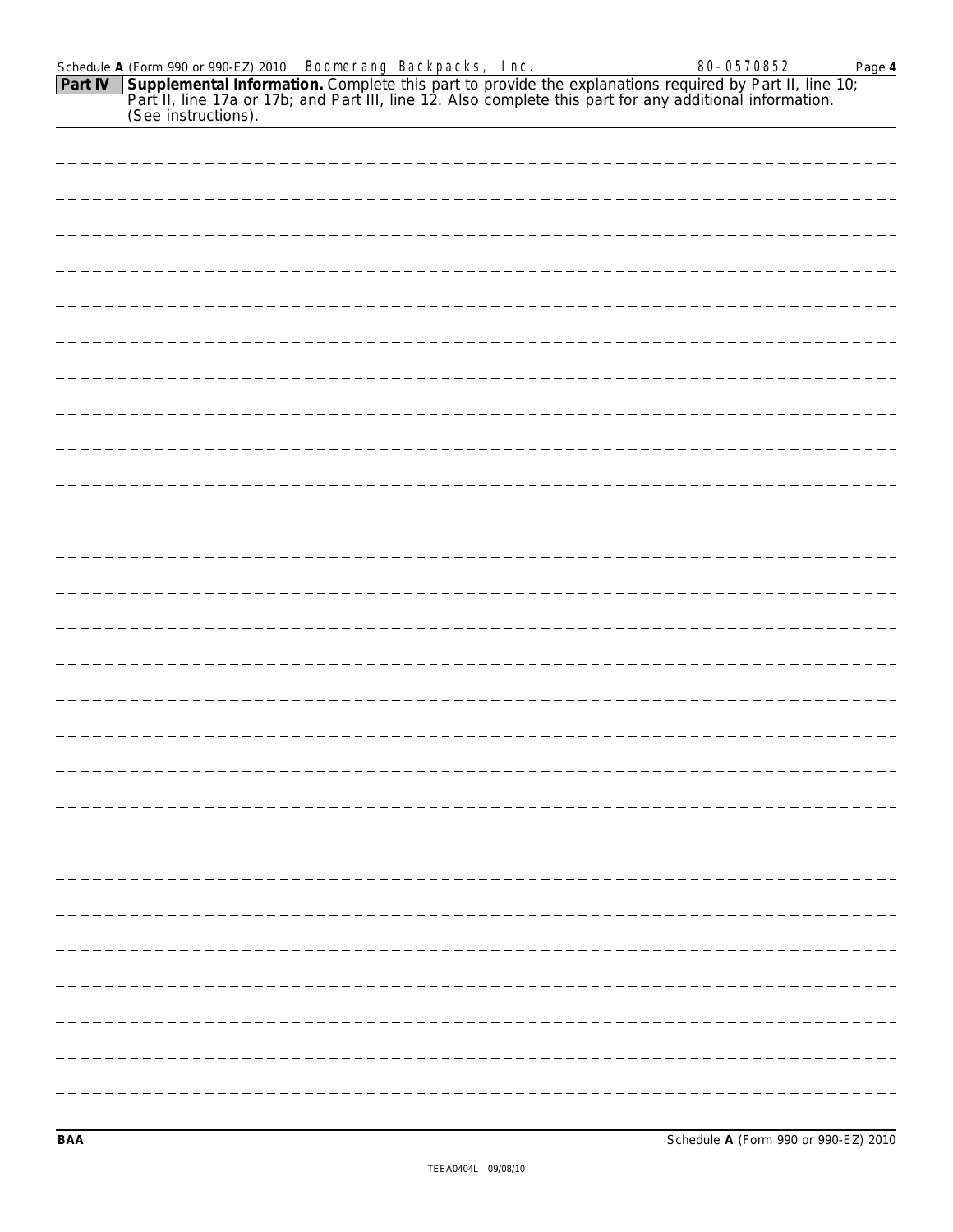| 2010                            | Schedule A, Part IV - Supplemental Information |                              | Boomerang Backpacks, Inc. |          |      |          |                                              |      | Page 5<br>80-0570852      |
|---------------------------------|------------------------------------------------|------------------------------|---------------------------|----------|------|----------|----------------------------------------------|------|---------------------------|
| Part II, Line 10 - Other Income |                                                |                              |                           |          |      |          |                                              |      |                           |
| <b>Nature and Source</b>        |                                                | 2010                         | 2009                      |          | 2008 | 2007     |                                              | 2006 |                           |
| Golf outing                     | Total $\overline{\underline{\$}}$              | $\frac{11,696.}{11,696.}$ \$ |                           | $0.$ $S$ |      | $0.$ $S$ | $0.$ $\overline{\underline{\boldsymbol{S}}}$ |      | $\overline{\mathbf{0}}$ . |
|                                 |                                                |                              |                           |          |      |          |                                              |      |                           |
|                                 |                                                |                              |                           |          |      |          |                                              |      |                           |
|                                 |                                                |                              |                           |          |      |          |                                              |      |                           |
|                                 |                                                |                              |                           |          |      |          |                                              |      |                           |
|                                 |                                                |                              |                           |          |      |          |                                              |      |                           |
|                                 |                                                |                              |                           |          |      |          |                                              |      |                           |
|                                 |                                                |                              |                           |          |      |          |                                              |      |                           |
|                                 |                                                |                              |                           |          |      |          |                                              |      |                           |
|                                 |                                                |                              |                           |          |      |          |                                              |      |                           |
|                                 |                                                |                              |                           |          |      |          |                                              |      |                           |
|                                 |                                                |                              |                           |          |      |          |                                              |      |                           |
|                                 |                                                |                              |                           |          |      |          |                                              |      |                           |
|                                 |                                                |                              |                           |          |      |          |                                              |      |                           |
|                                 |                                                |                              |                           |          |      |          |                                              |      |                           |
|                                 |                                                |                              |                           |          |      |          |                                              |      |                           |
|                                 |                                                |                              |                           |          |      |          |                                              |      |                           |
|                                 |                                                |                              |                           |          |      |          |                                              |      |                           |
|                                 |                                                |                              |                           |          |      |          |                                              |      |                           |
|                                 |                                                |                              |                           |          |      |          |                                              |      |                           |
|                                 |                                                |                              |                           |          |      |          |                                              |      |                           |
|                                 |                                                |                              |                           |          |      |          |                                              |      |                           |
|                                 |                                                |                              |                           |          |      |          |                                              |      |                           |
|                                 |                                                |                              |                           |          |      |          |                                              |      |                           |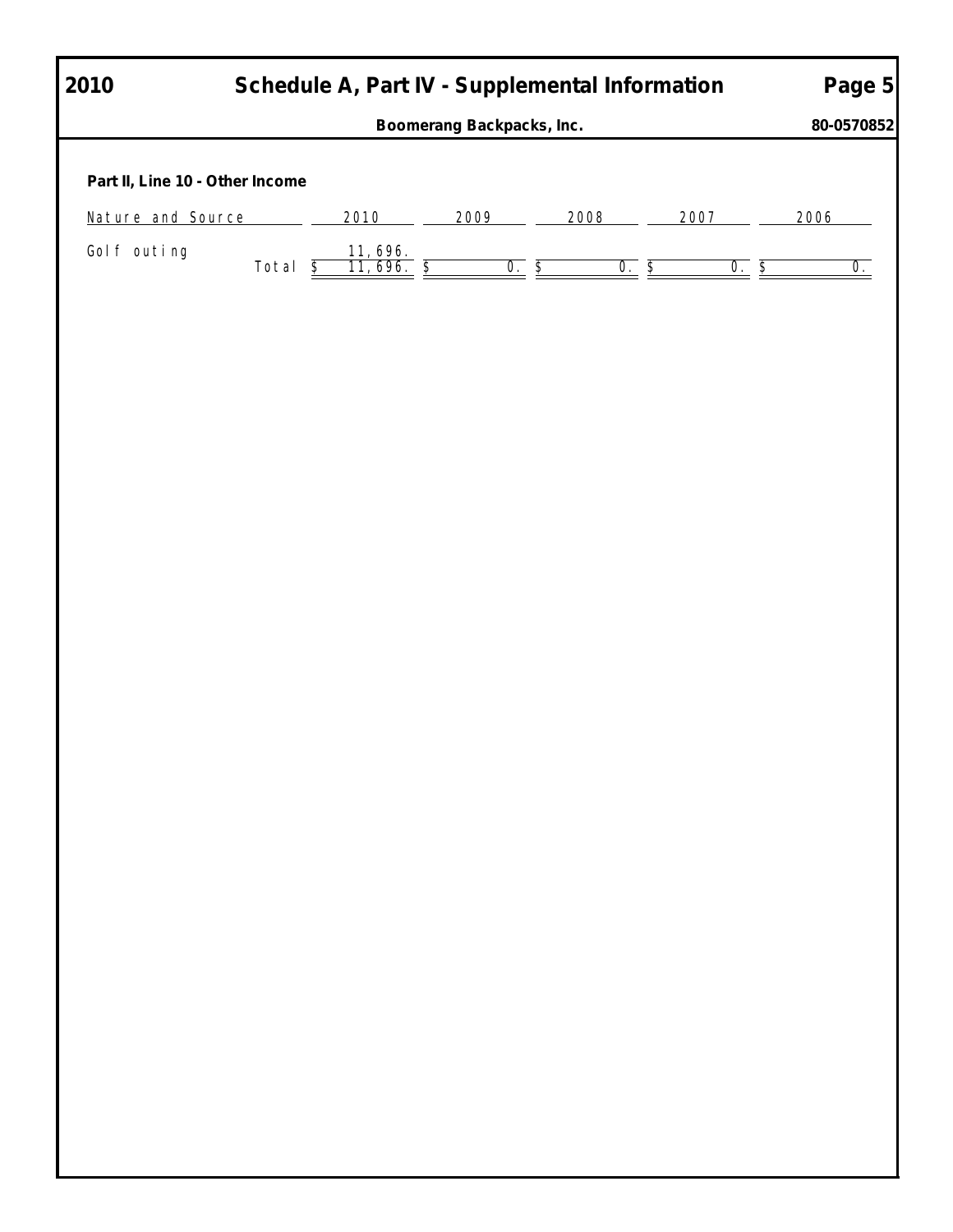| <b>SCHEDULE G</b>    |  |
|----------------------|--|
| (Form 990 or 990-EZ) |  |

Department of the Treasury

## **Supplemental Information Regarding Fundraising or Gaming Activities 2010**

**Complete if the organization answered 'Yes' to Form 990, Part IV, lines 17, 18,** or 19, or if the organization entered more than \$15,000 on Form 990-EZ, line 6a.<br>G Attach to Form 990 or Form 990-EZ. G See separate instructions. **Open to Public Inspection**

OMB No. 1545-0047

| Internal Revenue Service                                                                 |                                                            |               |     |                                                                      | G ANGUT TO FUITH 990 OF FUITH 990-EZ. G SEE SEPTERE INSTITUTIONS.                                                                                                                                                                                                                                                                                                                                                                                                      |                                                                              |                                                         |
|------------------------------------------------------------------------------------------|------------------------------------------------------------|---------------|-----|----------------------------------------------------------------------|------------------------------------------------------------------------------------------------------------------------------------------------------------------------------------------------------------------------------------------------------------------------------------------------------------------------------------------------------------------------------------------------------------------------------------------------------------------------|------------------------------------------------------------------------------|---------------------------------------------------------|
| Name of the organization                                                                 |                                                            |               |     |                                                                      |                                                                                                                                                                                                                                                                                                                                                                                                                                                                        | Employer identification number                                               |                                                         |
| <b>Boonerang Backpacks, Inc.</b>                                                         |                                                            |               |     |                                                                      |                                                                                                                                                                                                                                                                                                                                                                                                                                                                        | 80-0570852                                                                   |                                                         |
| Part I                                                                                   | Form 990-EZ filers are not required to complete this part. |               |     |                                                                      | Fundraising Activities. Complete if the organization answered 'Yes' to Form 990, Part IV, line 17.                                                                                                                                                                                                                                                                                                                                                                     |                                                                              |                                                         |
| Mail solicitations<br>a<br>b<br>Phone solicitations<br>C<br>d<br>In-person solicitations | Internet and email solicitations                           |               |     | e<br>f<br>g                                                          | 1 Indicate whether the organization raised funds through any of the following activities. Check all that apply.<br>Solicitation of non-government grants<br>Solicitation of government grants<br>Special fundraising events<br>2a Did the organization have a written or oral agreement with any individual (including officers, directors, trustees or key<br>employees listed in Form 990, Part VII) or entity in connection with professional fundraising services? |                                                                              | N <sub>O</sub><br>Yes                                   |
| compensated at least \$5,000 by the organization.                                        |                                                            |               |     |                                                                      | b If 'Yes,' list the ten highest paid individuals or entities (fundraisers) pursuant to agreements under which the fundraiser is to be                                                                                                                                                                                                                                                                                                                                 |                                                                              |                                                         |
| (i) Name and address of individual<br>or entity (fundraiser)                             |                                                            | (ii) Activity |     | (iii) Did fundraiser<br>have custody or control<br>of contributions? | (iv) Gross receipts<br>from activity                                                                                                                                                                                                                                                                                                                                                                                                                                   | (v) Amount paid to<br>(or retained by)<br>fundraiser listed in<br>column (i) | (vi) Amount paid to<br>(or retained by)<br>organization |
|                                                                                          |                                                            |               | Yes | No                                                                   |                                                                                                                                                                                                                                                                                                                                                                                                                                                                        |                                                                              |                                                         |
| 1                                                                                        |                                                            |               |     |                                                                      |                                                                                                                                                                                                                                                                                                                                                                                                                                                                        |                                                                              |                                                         |
| 2                                                                                        |                                                            |               |     |                                                                      |                                                                                                                                                                                                                                                                                                                                                                                                                                                                        |                                                                              |                                                         |
| 3                                                                                        |                                                            |               |     |                                                                      |                                                                                                                                                                                                                                                                                                                                                                                                                                                                        |                                                                              |                                                         |
| 4                                                                                        |                                                            |               |     |                                                                      |                                                                                                                                                                                                                                                                                                                                                                                                                                                                        |                                                                              |                                                         |
| 5                                                                                        |                                                            |               |     |                                                                      |                                                                                                                                                                                                                                                                                                                                                                                                                                                                        |                                                                              |                                                         |
| 6                                                                                        |                                                            |               |     |                                                                      |                                                                                                                                                                                                                                                                                                                                                                                                                                                                        |                                                                              |                                                         |
| $\overline{7}$                                                                           |                                                            |               |     |                                                                      |                                                                                                                                                                                                                                                                                                                                                                                                                                                                        |                                                                              |                                                         |
| 8                                                                                        |                                                            |               |     |                                                                      |                                                                                                                                                                                                                                                                                                                                                                                                                                                                        |                                                                              |                                                         |
| 9                                                                                        |                                                            |               |     |                                                                      |                                                                                                                                                                                                                                                                                                                                                                                                                                                                        |                                                                              |                                                         |
| 10                                                                                       |                                                            |               |     |                                                                      |                                                                                                                                                                                                                                                                                                                                                                                                                                                                        |                                                                              |                                                         |
|                                                                                          |                                                            |               |     | G                                                                    |                                                                                                                                                                                                                                                                                                                                                                                                                                                                        |                                                                              |                                                         |
| or licensing.                                                                            |                                                            |               |     |                                                                      | List all states in which the organization is registered or licensed to solicit contributions or has been notified it is exempt from registration                                                                                                                                                                                                                                                                                                                       |                                                                              |                                                         |
|                                                                                          |                                                            |               |     |                                                                      |                                                                                                                                                                                                                                                                                                                                                                                                                                                                        |                                                                              |                                                         |
|                                                                                          |                                                            |               |     |                                                                      |                                                                                                                                                                                                                                                                                                                                                                                                                                                                        |                                                                              |                                                         |
|                                                                                          |                                                            |               |     |                                                                      |                                                                                                                                                                                                                                                                                                                                                                                                                                                                        |                                                                              |                                                         |
|                                                                                          |                                                            |               |     |                                                                      |                                                                                                                                                                                                                                                                                                                                                                                                                                                                        |                                                                              |                                                         |
|                                                                                          |                                                            |               |     |                                                                      |                                                                                                                                                                                                                                                                                                                                                                                                                                                                        |                                                                              |                                                         |
|                                                                                          |                                                            |               |     |                                                                      |                                                                                                                                                                                                                                                                                                                                                                                                                                                                        |                                                                              |                                                         |
|                                                                                          |                                                            |               |     |                                                                      |                                                                                                                                                                                                                                                                                                                                                                                                                                                                        |                                                                              |                                                         |
|                                                                                          |                                                            |               |     |                                                                      |                                                                                                                                                                                                                                                                                                                                                                                                                                                                        |                                                                              |                                                         |
|                                                                                          |                                                            |               |     |                                                                      |                                                                                                                                                                                                                                                                                                                                                                                                                                                                        |                                                                              |                                                         |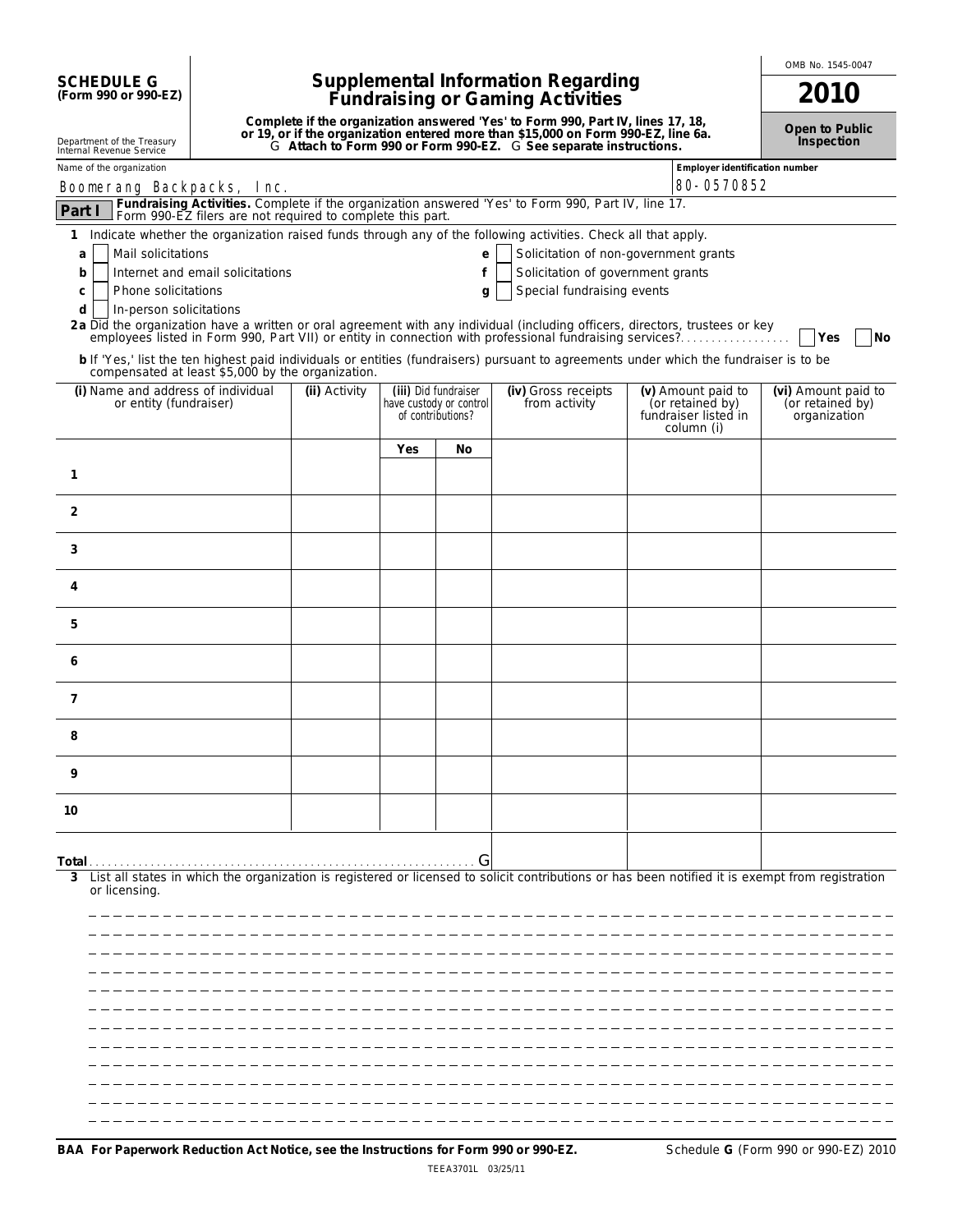|                                                                                                                                                                                                                        |                                         | Schedule G (Form 990 or 990-EZ) 2010 <b>Boonerang Backpacks, Inc.</b>                                                                                                                                                                                                         |                               |                                                     | 80-0570852            | Page 2                                                     |  |
|------------------------------------------------------------------------------------------------------------------------------------------------------------------------------------------------------------------------|-----------------------------------------|-------------------------------------------------------------------------------------------------------------------------------------------------------------------------------------------------------------------------------------------------------------------------------|-------------------------------|-----------------------------------------------------|-----------------------|------------------------------------------------------------|--|
|                                                                                                                                                                                                                        | Part II                                 | Fundraising Events. Complete if the organization answered 'Yes' to Form 990, Part IV, line 18, or<br>reported more than \$15,000 of fundraising event contributions and gross income on Form 990-EZ, lines 1<br>and 6a. List events with gross receipts greater than \$5,000. |                               |                                                     |                       |                                                            |  |
|                                                                                                                                                                                                                        |                                         |                                                                                                                                                                                                                                                                               | (a) Event $#1$<br>Golf outing | (b) Event $#2$                                      | (c) Other events      | (d) Total events<br>(add column (a)<br>through column (c)) |  |
|                                                                                                                                                                                                                        |                                         |                                                                                                                                                                                                                                                                               | (event type)                  | (event type)                                        | (total number)        |                                                            |  |
| スピークについ                                                                                                                                                                                                                | 1                                       |                                                                                                                                                                                                                                                                               | 19, 645.                      |                                                     |                       | 19, 645.                                                   |  |
| Ė                                                                                                                                                                                                                      | 2                                       | Less: Charitable contributions                                                                                                                                                                                                                                                |                               |                                                     |                       |                                                            |  |
|                                                                                                                                                                                                                        | 3                                       | Gross income (line 1 minus line 2)                                                                                                                                                                                                                                            | 19, 645.                      |                                                     |                       | 19, 645.                                                   |  |
|                                                                                                                                                                                                                        | 4                                       |                                                                                                                                                                                                                                                                               |                               |                                                     |                       |                                                            |  |
| D                                                                                                                                                                                                                      | 5                                       |                                                                                                                                                                                                                                                                               |                               |                                                     |                       |                                                            |  |
| R<br>E<br>C<br>T                                                                                                                                                                                                       | 6                                       |                                                                                                                                                                                                                                                                               |                               |                                                     |                       |                                                            |  |
|                                                                                                                                                                                                                        | 7                                       |                                                                                                                                                                                                                                                                               |                               |                                                     |                       |                                                            |  |
|                                                                                                                                                                                                                        | 8                                       |                                                                                                                                                                                                                                                                               |                               |                                                     |                       |                                                            |  |
| <b>NHSNHSNH</b>                                                                                                                                                                                                        | 9                                       |                                                                                                                                                                                                                                                                               | 7, 949.                       |                                                     |                       | 7, 949.                                                    |  |
|                                                                                                                                                                                                                        | 10                                      |                                                                                                                                                                                                                                                                               |                               |                                                     |                       | 7, 949.                                                    |  |
|                                                                                                                                                                                                                        | 11                                      |                                                                                                                                                                                                                                                                               |                               |                                                     | G                     | 11, 696.                                                   |  |
|                                                                                                                                                                                                                        | Part III                                | Gaming. Complete if the organization answered 'Yes' to Form 990, Part IV, line 19, or reported more than<br>\$15,000 on Form 990-EZ, line 6a.                                                                                                                                 |                               |                                                     |                       |                                                            |  |
| mczm <m2< td=""><td></td><td></td><td>(a) Bingo</td><td>(b) Pull tabs/Instant<br/>bingo/progressive<br/>bingo</td><td>(c) Other gaming</td><td>(d) Total gaming<br/>(add column (a)<br/>through column (c))</td></m2<> |                                         |                                                                                                                                                                                                                                                                               | (a) Bingo                     | (b) Pull tabs/Instant<br>bingo/progressive<br>bingo | (c) Other gaming      | (d) Total gaming<br>(add column (a)<br>through column (c)) |  |
|                                                                                                                                                                                                                        | 1                                       |                                                                                                                                                                                                                                                                               |                               |                                                     |                       |                                                            |  |
|                                                                                                                                                                                                                        |                                         |                                                                                                                                                                                                                                                                               |                               |                                                     |                       |                                                            |  |
|                                                                                                                                                                                                                        |                                         | 2 Cash prizes                                                                                                                                                                                                                                                                 |                               |                                                     |                       |                                                            |  |
|                                                                                                                                                                                                                        | 3                                       | Non-cash prizes                                                                                                                                                                                                                                                               |                               |                                                     |                       |                                                            |  |
|                                                                                                                                                                                                                        |                                         | 4 Rent/facility costs                                                                                                                                                                                                                                                         |                               |                                                     |                       |                                                            |  |
|                                                                                                                                                                                                                        |                                         | 5 Other direct expenses                                                                                                                                                                                                                                                       |                               |                                                     |                       |                                                            |  |
|                                                                                                                                                                                                                        | 6                                       | Volunteer labor                                                                                                                                                                                                                                                               | $\%$<br>Yes<br>No             | %<br>Yes<br><b>No</b>                               | %<br>Yes<br><b>No</b> |                                                            |  |
| G<br>7                                                                                                                                                                                                                 |                                         |                                                                                                                                                                                                                                                                               |                               |                                                     |                       |                                                            |  |
|                                                                                                                                                                                                                        |                                         |                                                                                                                                                                                                                                                                               |                               |                                                     |                       |                                                            |  |
|                                                                                                                                                                                                                        | 8                                       |                                                                                                                                                                                                                                                                               |                               |                                                     |                       |                                                            |  |
| 9                                                                                                                                                                                                                      | Yes<br><b>No</b><br>b If 'No,' explain: |                                                                                                                                                                                                                                                                               |                               |                                                     |                       |                                                            |  |
|                                                                                                                                                                                                                        |                                         |                                                                                                                                                                                                                                                                               |                               |                                                     |                       |                                                            |  |
|                                                                                                                                                                                                                        |                                         | 10a Were any of the organization's gaming licenses revoked, suspended or terminated during the tax year?                                                                                                                                                                      |                               |                                                     |                       | Yes<br><b>No</b>                                           |  |
|                                                                                                                                                                                                                        |                                         |                                                                                                                                                                                                                                                                               |                               |                                                     |                       |                                                            |  |

**BAA** TEEA3702L 01/13/11 Schedule **G** (Form 990 or 990-EZ) 2010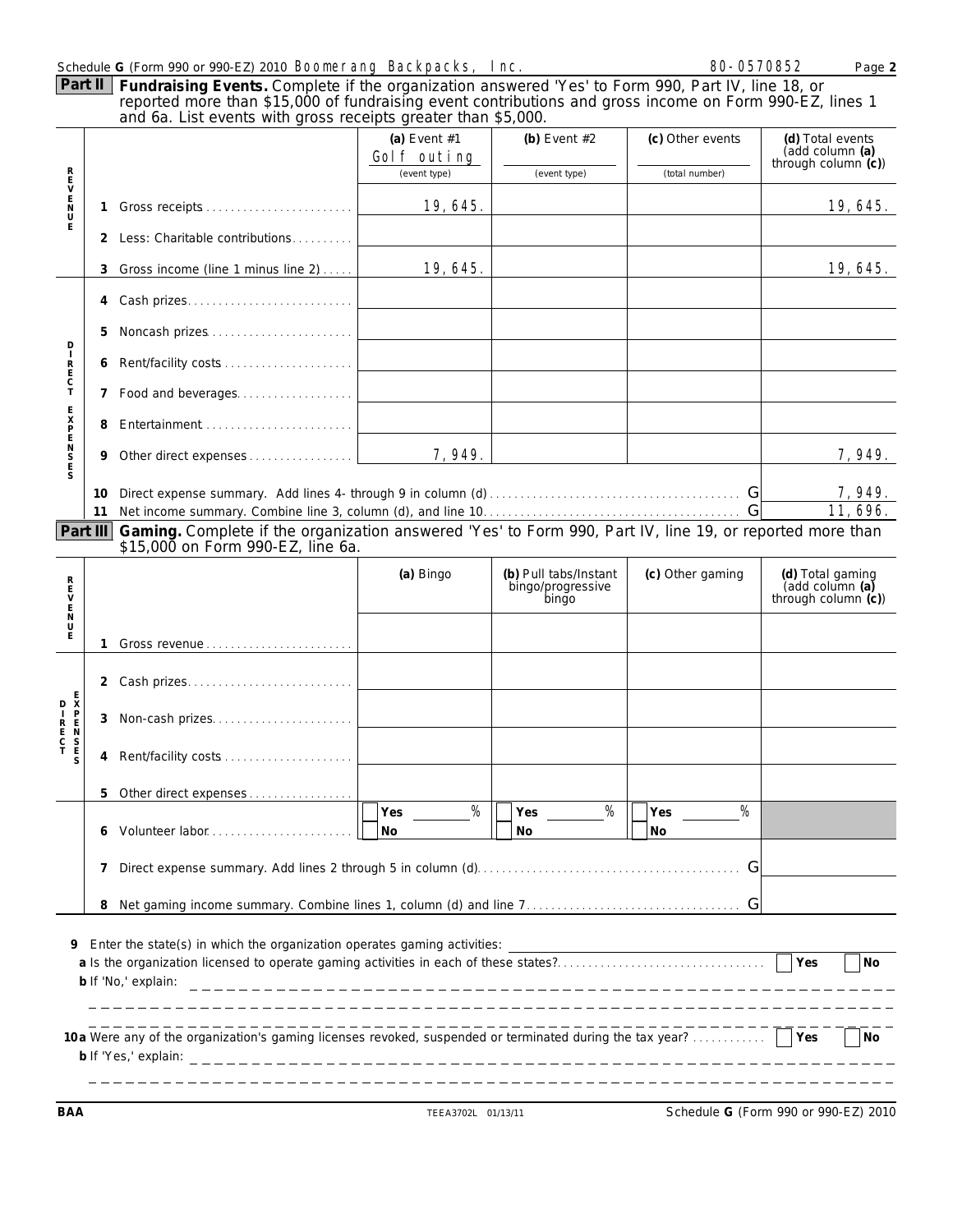|    | Schedule G (Form 990 or 990-EZ) 2010 <b>Boonerang Backpacks, Inc.</b>                                                                                                                                                                                                                              | 80-0570852 |            | Page 3         |
|----|----------------------------------------------------------------------------------------------------------------------------------------------------------------------------------------------------------------------------------------------------------------------------------------------------|------------|------------|----------------|
|    |                                                                                                                                                                                                                                                                                                    |            | <b>Yes</b> | <b>No</b>      |
| 12 | Is the organization a grantor, beneficiary or trustee of a trust or a member of a partnership or other entity formed to                                                                                                                                                                            |            | Yes        | <b>No</b>      |
|    | 13 Indicate the percentage of gaming activity operated in:                                                                                                                                                                                                                                         |            |            |                |
|    |                                                                                                                                                                                                                                                                                                    |            |            | %              |
|    |                                                                                                                                                                                                                                                                                                    |            |            | $\%$           |
|    | 14 Enter the name and address of the person who prepares the organization's gaming/special events books and records:                                                                                                                                                                               |            |            |                |
|    |                                                                                                                                                                                                                                                                                                    |            |            |                |
|    | Address G                                                                                                                                                                                                                                                                                          |            |            |                |
|    | 15 a Does the organization have a contact with a third party from whom the organization receives gaming revenue?<br>of gaming revenue retained by the third party $G \quad S$ ________________.<br>c If 'Yes,' enter name and address of the third party:                                          |            |            | N <sub>O</sub> |
|    |                                                                                                                                                                                                                                                                                                    |            |            |                |
|    | Address G                                                                                                                                                                                                                                                                                          |            |            |                |
| 16 | Gaming manager information:                                                                                                                                                                                                                                                                        |            |            |                |
|    |                                                                                                                                                                                                                                                                                                    |            |            |                |
|    | Gaming manager compensation G S                                                                                                                                                                                                                                                                    |            |            |                |
|    |                                                                                                                                                                                                                                                                                                    |            |            |                |
|    | Employee<br>Director/officer<br>Independent contractor                                                                                                                                                                                                                                             |            |            |                |
| 17 | Mandatory distributions                                                                                                                                                                                                                                                                            |            |            |                |
|    | a Is the organization required under state law to make charitable distributions from the gaming proceeds to retain the<br>b Enter the amount of distributions required under state law to be distributed to other exempt organizations or spent in the                                             |            | <b>Yes</b> | <b>No</b>      |
|    | organization's own exempt activities during the tax year $G \$                                                                                                                                                                                                                                     |            |            |                |
|    | Supplemental Information. Complete this part to provide the explanations required by Part I, line 2b, columns (iii) and (v), and Part III, lines 9, 9b, 10b, 15b, 15c, 16, and 17b, as applicable. Also complete<br>Part IV<br>this part to provide any additional information (see instructions). |            |            |                |
|    | Part I. Line 2b - Fundraiser Additional Information                                                                                                                                                                                                                                                |            |            |                |
|    | Golf outing                                                                                                                                                                                                                                                                                        |            |            |                |
|    |                                                                                                                                                                                                                                                                                                    |            |            |                |
|    |                                                                                                                                                                                                                                                                                                    |            |            |                |
|    |                                                                                                                                                                                                                                                                                                    |            |            |                |
|    |                                                                                                                                                                                                                                                                                                    |            |            |                |
|    |                                                                                                                                                                                                                                                                                                    |            |            |                |
|    |                                                                                                                                                                                                                                                                                                    |            |            |                |
|    |                                                                                                                                                                                                                                                                                                    |            |            |                |
|    |                                                                                                                                                                                                                                                                                                    |            |            |                |
|    |                                                                                                                                                                                                                                                                                                    |            |            |                |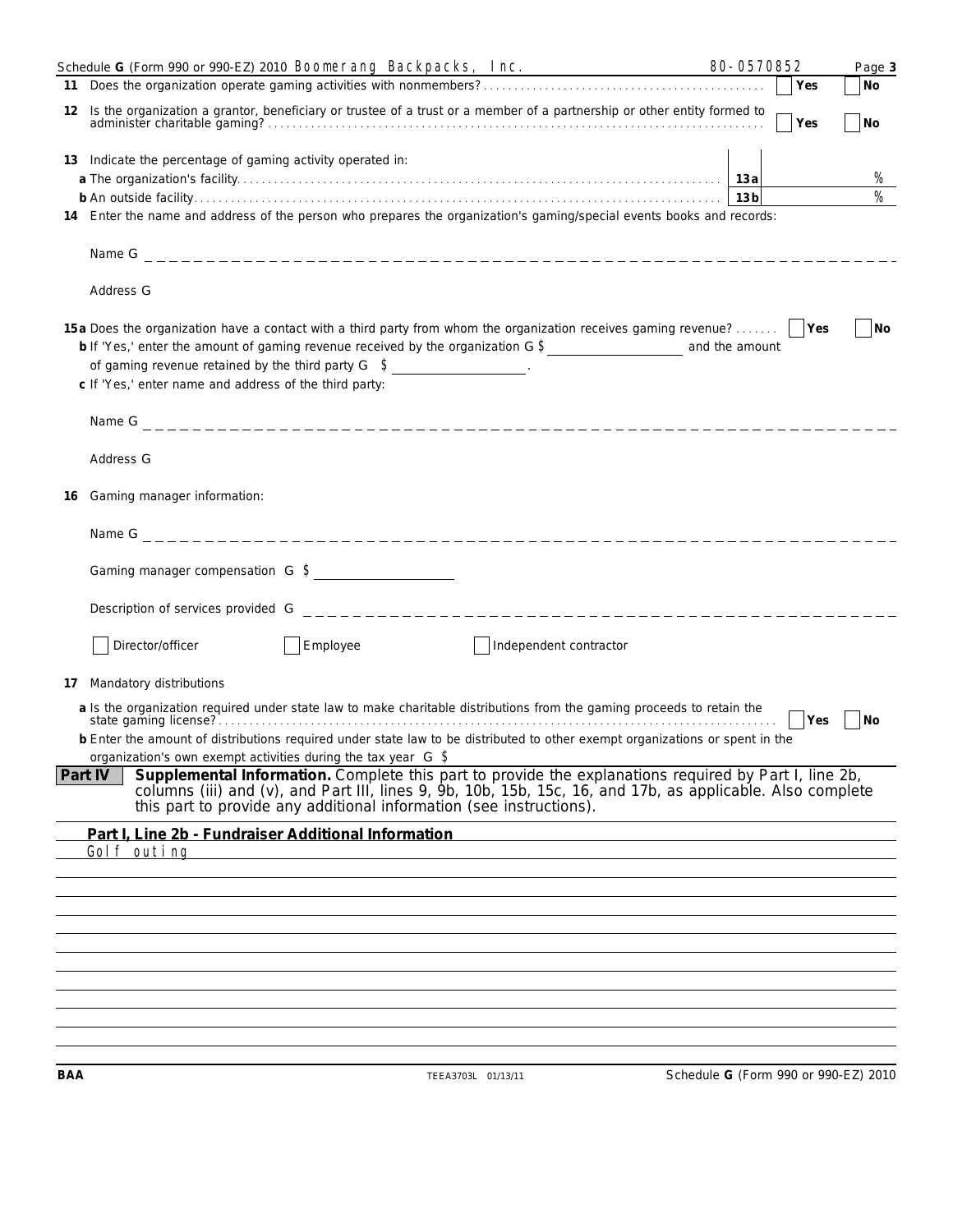| <b>SCHEDULE O</b>                                            | Supplemental Information to Form 990 or 990-EZ                                                                                                                            |                                              | OMB No. 1545-0047            |
|--------------------------------------------------------------|---------------------------------------------------------------------------------------------------------------------------------------------------------------------------|----------------------------------------------|------------------------------|
| (Form 990 or 990-EZ)                                         |                                                                                                                                                                           |                                              | 2010                         |
| Department of the Treasury<br>Internal Revenue Service       | Complete to provide information for responses to specific questions on<br>Form 990 or 990-EZ or to provide any additional information.<br>G Attach to Form 990 or 990-EZ. |                                              | Open to Public<br>Inspection |
| Name of the organization<br><b>Boonerang Backpacks, Inc.</b> |                                                                                                                                                                           | Employer identification number<br>80-0570852 |                              |
|                                                              | Form 990-EZ, Part III - Organization's Primary Exempt Purpose                                                                                                             |                                              |                              |
|                                                              | To nourish low incone elementary students on weekends by providing backpacks full                                                                                         |                                              |                              |
|                                                              |                                                                                                                                                                           |                                              |                              |
|                                                              | of food, and to inspire high school students to experience community service                                                                                              |                                              |                              |
|                                                              | through project-based learning and student internships.                                                                                                                   |                                              |                              |
|                                                              | Form 990-EZ, Part V - Regarding Transfers Associated with Personal Benefit Contracts                                                                                      |                                              |                              |
|                                                              | (a) Did the organization, during the year, receive any funds, directly or                                                                                                 |                                              |                              |
|                                                              |                                                                                                                                                                           |                                              | <b>No</b>                    |
|                                                              | (b) Did the organization, during the year, pay preniums, directly or                                                                                                      |                                              |                              |
|                                                              | indirectly, on a personal benefit contract?                                                                                                                               |                                              | <b>No</b>                    |
|                                                              |                                                                                                                                                                           |                                              |                              |
|                                                              |                                                                                                                                                                           |                                              |                              |
|                                                              |                                                                                                                                                                           |                                              |                              |
|                                                              |                                                                                                                                                                           |                                              |                              |
|                                                              |                                                                                                                                                                           |                                              |                              |
|                                                              |                                                                                                                                                                           |                                              |                              |
|                                                              |                                                                                                                                                                           |                                              |                              |
|                                                              |                                                                                                                                                                           |                                              |                              |
|                                                              |                                                                                                                                                                           |                                              |                              |
|                                                              |                                                                                                                                                                           |                                              |                              |
|                                                              |                                                                                                                                                                           |                                              |                              |
|                                                              |                                                                                                                                                                           |                                              |                              |
|                                                              |                                                                                                                                                                           |                                              |                              |
|                                                              |                                                                                                                                                                           |                                              |                              |
|                                                              |                                                                                                                                                                           |                                              |                              |
|                                                              |                                                                                                                                                                           |                                              |                              |
|                                                              |                                                                                                                                                                           |                                              |                              |
|                                                              |                                                                                                                                                                           |                                              |                              |